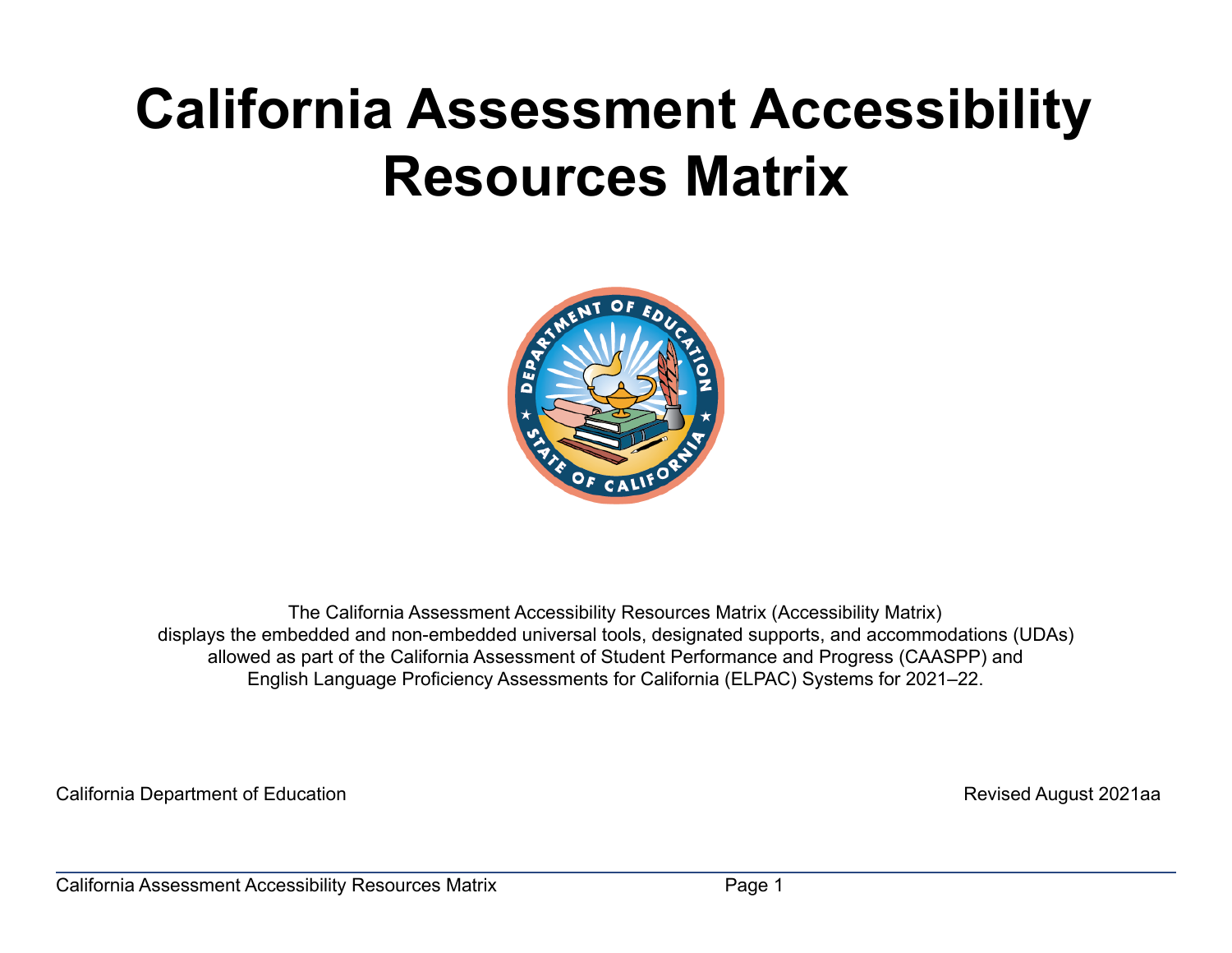The Accessibility Matrix contains five parts:

#### **Part 1—Universal Tools**

[Universal tools](#page-5-0) are available to all students on the basis of student preference and selection.

#### **Part 2—Designated Supports**

[Designated supports](#page-13-0) are available to all students when determined for use by an educator or team of educators (with parent/guardian and student input, as appropriate) or specified in the student's individualized education program (IEP) or Section 504 plan.

#### **Part 3—Accommodations**

[Accommodations](#page-23-0) must be permitted on CAASPP and ELPAC tests to all eligible students if specified in the student's IEP or Section 504 plan.

#### <span id="page-1-0"></span>**Part 4—Instructional Supports and Resources for the Alternate Assessments**

The [California Alternate Assessments](#page-1-0) (CAAs) and the Alternate ELPAC are administered to students one-on-one by a test examiner. The operational field test Alternate ELPAC will begin in November 2021.

#### **Part 5—Unlisted Resources**

[Unlisted resources](#page-32-0) are not universal tools, designated supports, or accommodations. Unlisted resources shall be made available if specified in the eligible student's IEP or Section 504 plan and only on approval by the California Department of Education (CDE). **Note** that Part 5—Unlisted Resources includes a list of pre-identified unlisted resources that have been determined to change the construct being measured.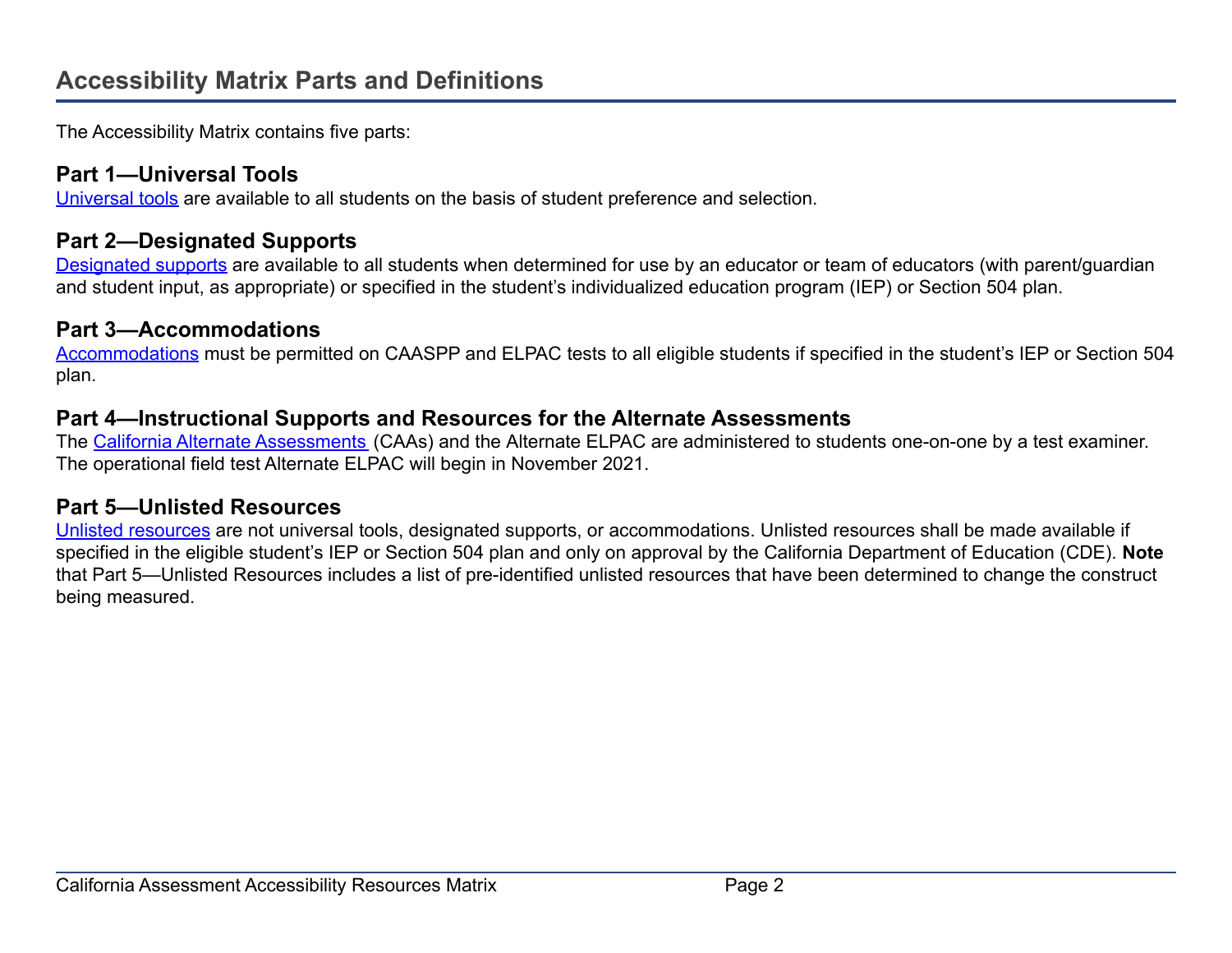# **Appropriate Use**

The appropriate use of the universal tools, designated supports, and accommodations (UDAs) on CAASPP computer-based tests and ELPAC computer-based and paper-based tests are restricted to only those identified in this document. For UDAs for CAASPP special-form tests, please visit the CAASPP website at [https://www.caaspp.org.](https://www.caaspp.org/) Keep the following in mind:

- Some embedded UDAs are available only for specific items (i.e., test questions) or specific domains for which they are allowed.
- If a non-embedded resource is shown to be available for "allowed items," it may be used only for the specific items for which the embedded version of the resource is available.

*The accessibility resources in the Accessibility Matrix identified as UDAs are available for the listed, approved assessments and do not change the construct of what is being assessed. Students who receive these accessibility resources will receive a valid score.*

## **What's New for 2021–22**

- The column title of "CAST" has been changed to "Science" and "CSA" has been changed to "Spanish."
- Text-to-speech as a designated support and an accommodation now includes functionality that allows the student's constructed response to be read back to them.
- The designated support of Translations (Spanish stacked) has been modified to Translations (Spanish stacked–dual language).
- The accommodation of Speech-to-text is now available as an embedded resource. External assistive technology devices are not required.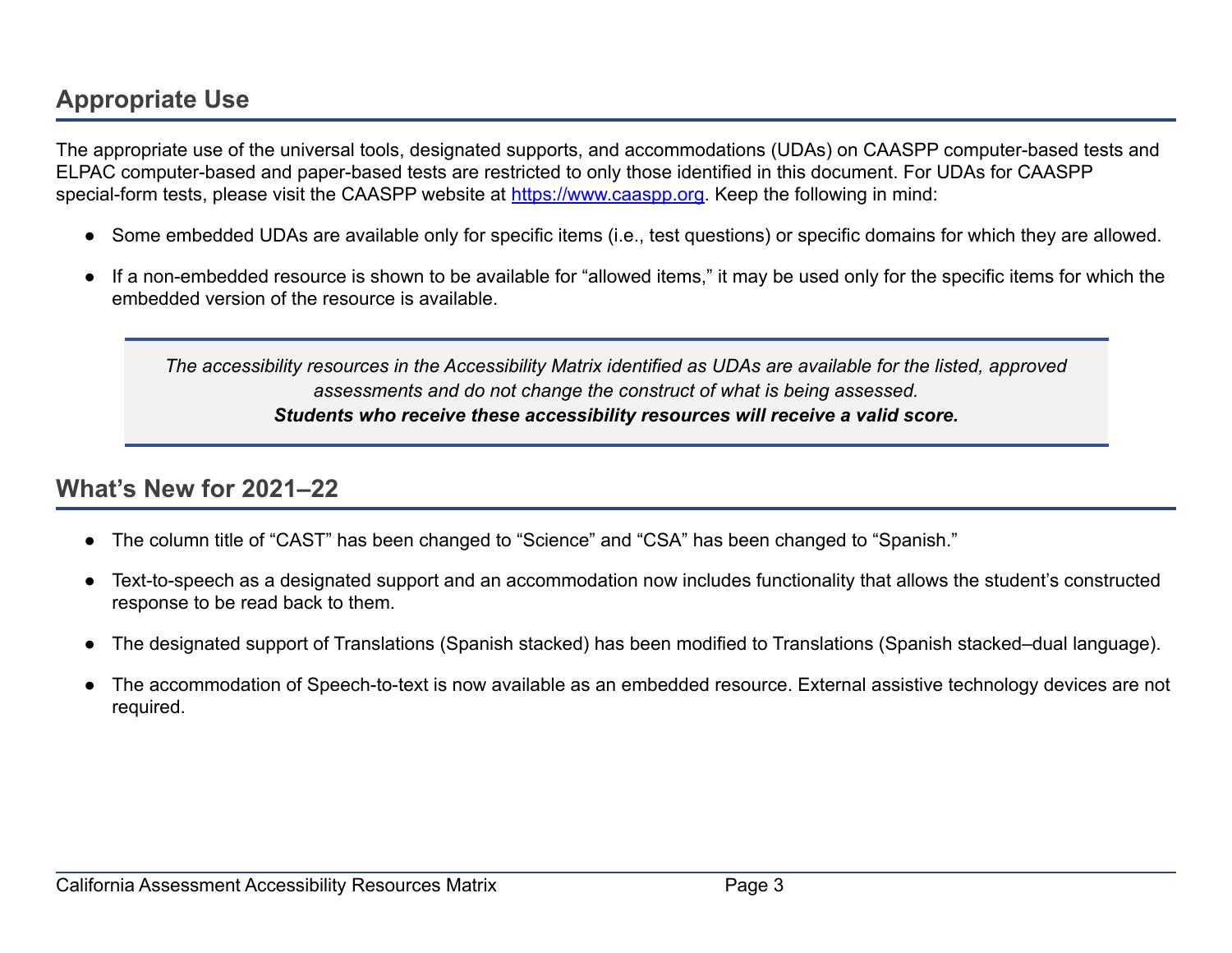## **Additional Resources**

To determine the use of resources for individual students, this document should be used in conjunction with the following:

- CAASPP Accessibility Resources web page <https://www.caaspp.org/ta-resources/accessibility/index.html>
- Accessibility Resources Demonstration Videos <https://www.caaspp.org/training/caaspp/uaag.html>, which show each embedded resources in use.
- **Smarter Balanced Consortium: Usability, Accessibility, and Accommodations Guidelines** <https://portal.smarterbalanced.org/library/en/usability-accessibility-and-accommodations-guidelines.pdf>
- California Science Test Accessibility Supports for Operational Testing <https://www.cde.ca.gov/ta/tg/ca/documents/castaccesssupt.pdf>
- **California Spanish Assessment Accessibility Supports for Operational Testing** <https://www.caaspp.org/rsc/pdfs/CSA.accessibility-considerations.2018.pdf>
- English Language Proficiency Assessments for California Accessibility Resources for Operational Testing <https://www.cde.ca.gov/ta/tg/ep/documents/accessibilityresources.docx>
- California Code of Regulations (<https://bit.ly/2eHz72b>), Title 5 (5 CCR), sections 850 through 864 of the CAASPP regulations and sections 11517.6 through 11519.5 of the ELPAC regulations
- English Language Proficiency Assessment for California Manuals and Instructions <https://www.elpac.org/test-administration/alternate/>
- California Assessment of Student Performance and Progress Manuals and Instructions <https://www.caaspp.org/administration/instructions/index.html>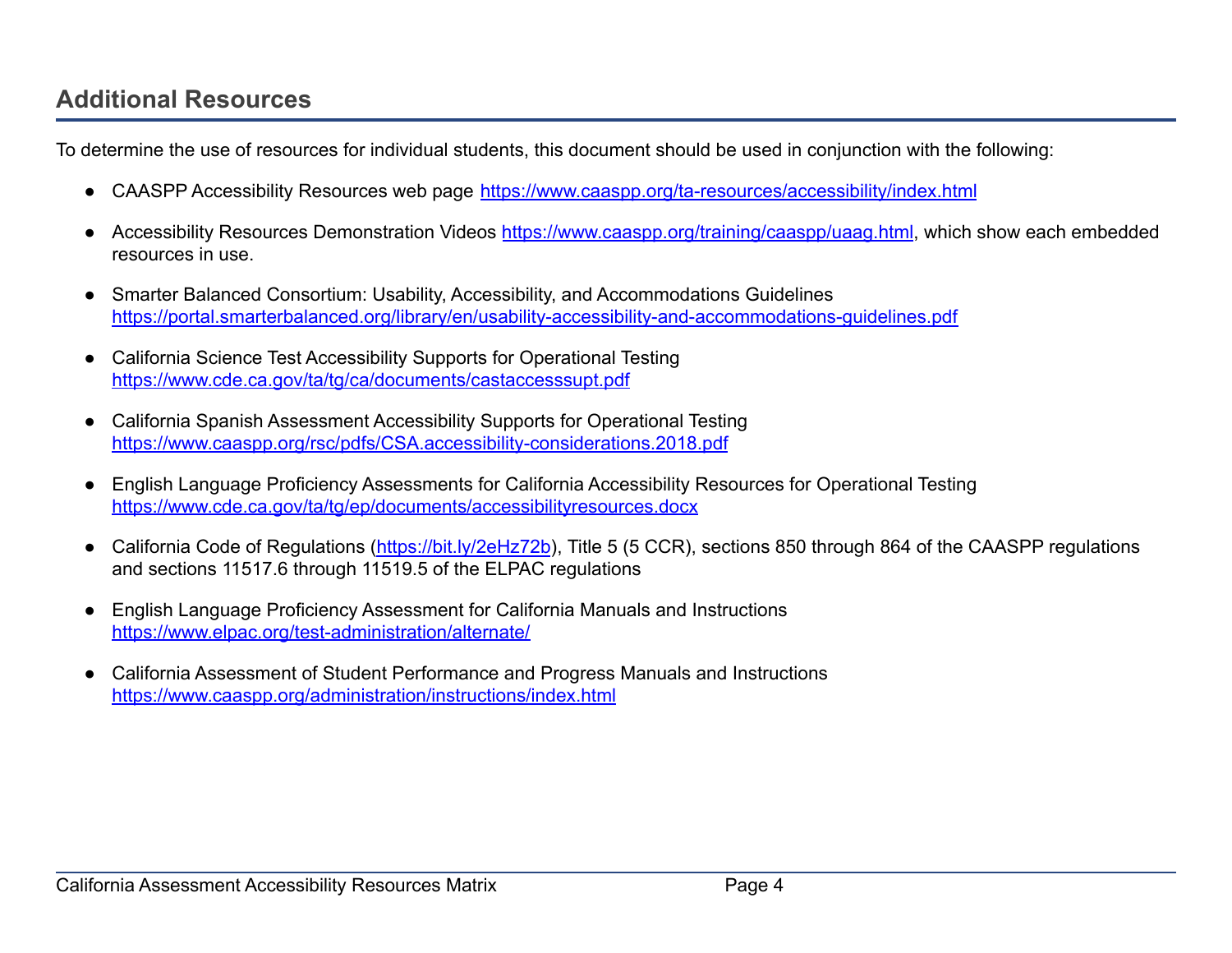## **Table Set-Up**

#### **The tables in this document show the following:**

- Resource name and description
- Delivery
	- o Embedded (E)
	- o Non-embedded (N)
	- o Both (B)

## **For the following California tests:**

- English language arts/literacy (ELA)
	- o Smarter Balanced Summative and Interim Assessments for ELA
	- o California Alternate Assessment for ELA
- Mathematics (Math)
	- o Smarter Balanced Summative and Interim Assessments for Mathematics
	- o California Alternate Assessment for Mathematics
- Science
	- o California Science Test (CAST)
	- o California Alternate Assessment for Science (CAA for Science)
- Spanish
	- o California Spanish Assessment (CSA)
- Computer-based ELPAC (ELPAC-CBA)
- Paper-pencil ELPAC (ELPAC-P)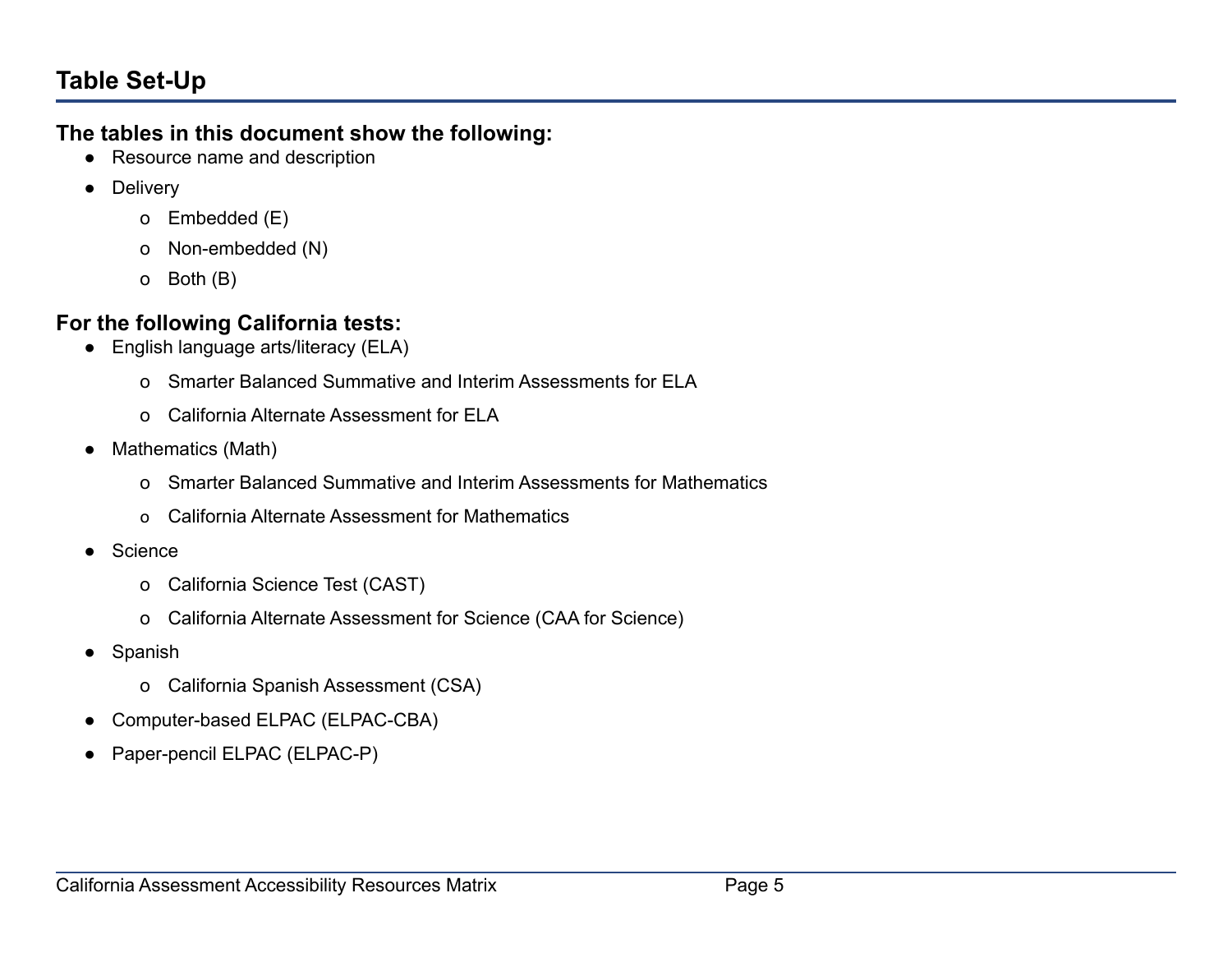## <span id="page-5-0"></span>**Part 1—Universal Tools**

| <b>Universal Tool / Description</b>                                                                                                                                                                                                                                                                                                                                                                                                                | <b>Delivery</b> | <b>ELA</b> | Math | <b>Science</b> | <b>Spanish</b> | <b>ELPAC-</b><br><b>CBA</b> | <b>ELPAC-</b> |
|----------------------------------------------------------------------------------------------------------------------------------------------------------------------------------------------------------------------------------------------------------------------------------------------------------------------------------------------------------------------------------------------------------------------------------------------------|-----------------|------------|------|----------------|----------------|-----------------------------|---------------|
| <b>Breaks</b>                                                                                                                                                                                                                                                                                                                                                                                                                                      |                 |            |      |                |                |                             |               |
| For CAASPP, the number of items per session can<br>be flexibly defined based on the student's need.<br>Students may take a break when needed. Students<br>may require extra time to complete the assessment if<br>using this resource.                                                                                                                                                                                                             |                 |            |      |                |                |                             |               |
| For the ELPAC, breaks, including those during<br>testing over more than one day, between the<br>domains are permitted. Breaks may be permitted for<br>students who need additional time to finish testing in<br>a domain to allow for rescheduling. However, breaks<br>in the middle of a domain as identified in the<br>students individualized education program (IEP) are<br>allowed as an accommodation. Refer to the Breaks<br>accommodation. | B               | <b>Yes</b> | Yes  | <b>Yes</b>     | <b>Yes</b>     | <b>Yes</b>                  | Yes           |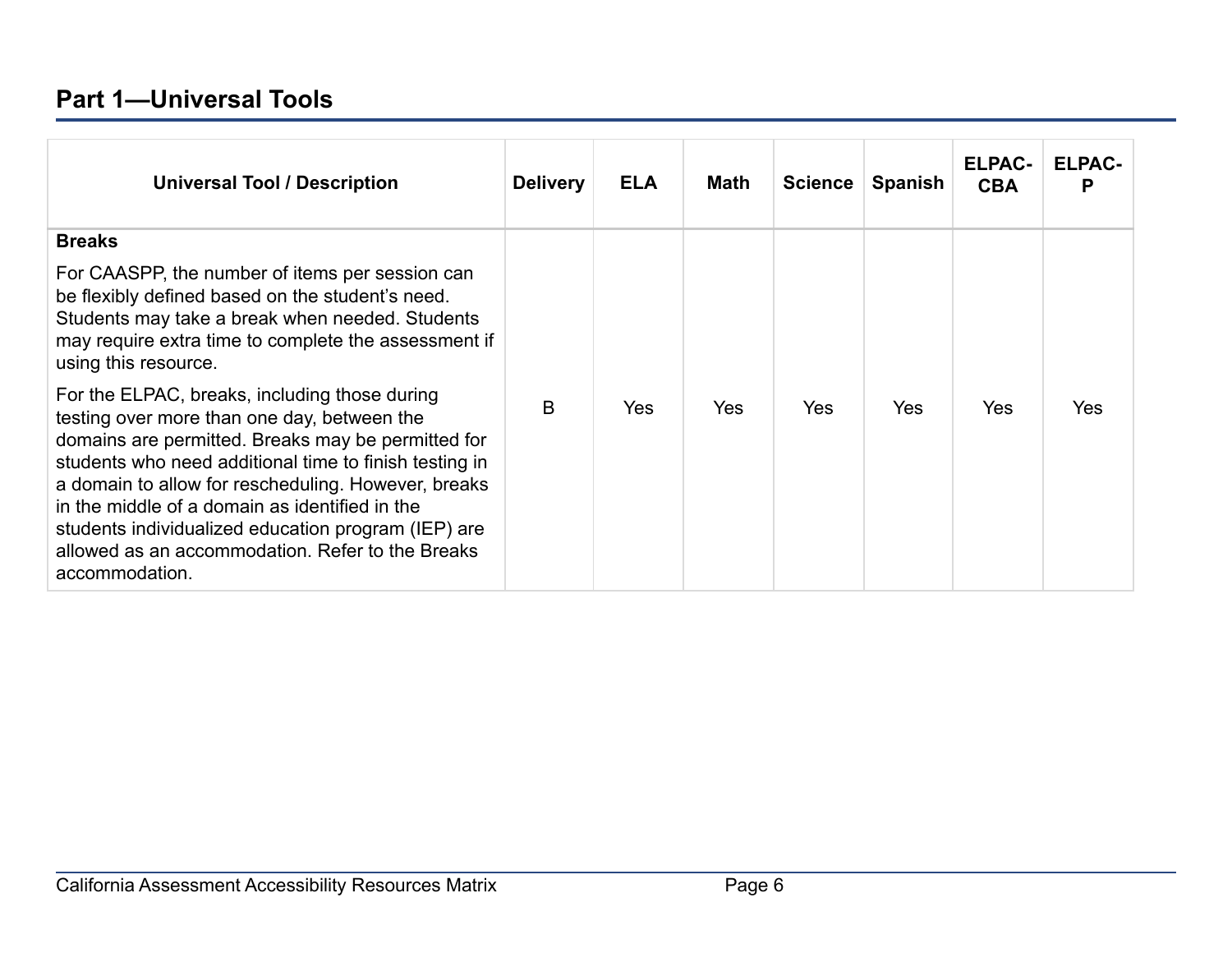| <b>Universal Tool / Description</b>                                                                                                                                                              | <b>Delivery</b> | <b>ELA</b> | <b>Math</b> | <b>Science</b> | <b>Spanish</b> | <b>ELPAC-</b><br><b>CBA</b> | <b>ELPAC-</b><br>Ρ |
|--------------------------------------------------------------------------------------------------------------------------------------------------------------------------------------------------|-----------------|------------|-------------|----------------|----------------|-----------------------------|--------------------|
| <b>Calculator</b>                                                                                                                                                                                |                 |            |             |                |                |                             |                    |
| An embedded on-screen digital calculator can be<br>accessed for calculator-allowed items when students<br>select the calculator button.                                                          |                 |            |             |                |                |                             |                    |
| For mathematics, this tool is available only on the<br>specific items for which the Smarter Balanced Item<br>Specifications indicated as appropriate in grades 6–8<br>and grade 11.              | E               | <b>No</b>  | Yes         | Yes            | <b>No</b>      | <b>No</b>                   | <b>No</b>          |
| For science, this tool is available as a four-function<br>calculator for grade 5 and a scientific calculator for<br>grade 8 and high school.                                                     |                 |            |             |                |                |                             |                    |
| Because the CAAs are administered in a one-on-one<br>setting, this resource is not applicable to the CAAs.                                                                                       |                 |            |             |                |                |                             |                    |
| <b>Digital notepad</b>                                                                                                                                                                           |                 |            |             |                |                |                             |                    |
| This tool is used for making notes about an item. It is<br>item-specific and available through the end of the<br>test segment.                                                                   | E               | Yes        | Yes         | Yes            | Yes            | Yes                         | <b>No</b>          |
| <b>English dictionary</b>                                                                                                                                                                        |                 |            |             |                |                |                             |                    |
| An English dictionary is available for the full-write<br>portion of an ELA performance task, but not for short<br>paragraph responses. A full-write is the second part<br>of a performance task. | B               | Yes        | <b>No</b>   | <b>No</b>      | <b>No</b>      | <b>No</b>                   | <b>No</b>          |
| <b>English glossary</b>                                                                                                                                                                          |                 |            |             |                |                |                             |                    |
| Grade- and context-appropriate definitions of specific<br>construct-irrelevant terms are shown, in English, in a<br>pop-up window on the screen.                                                 | E               | Yes        | Yes         | Yes            | <b>No</b>      | <b>No</b>                   | <b>No</b>          |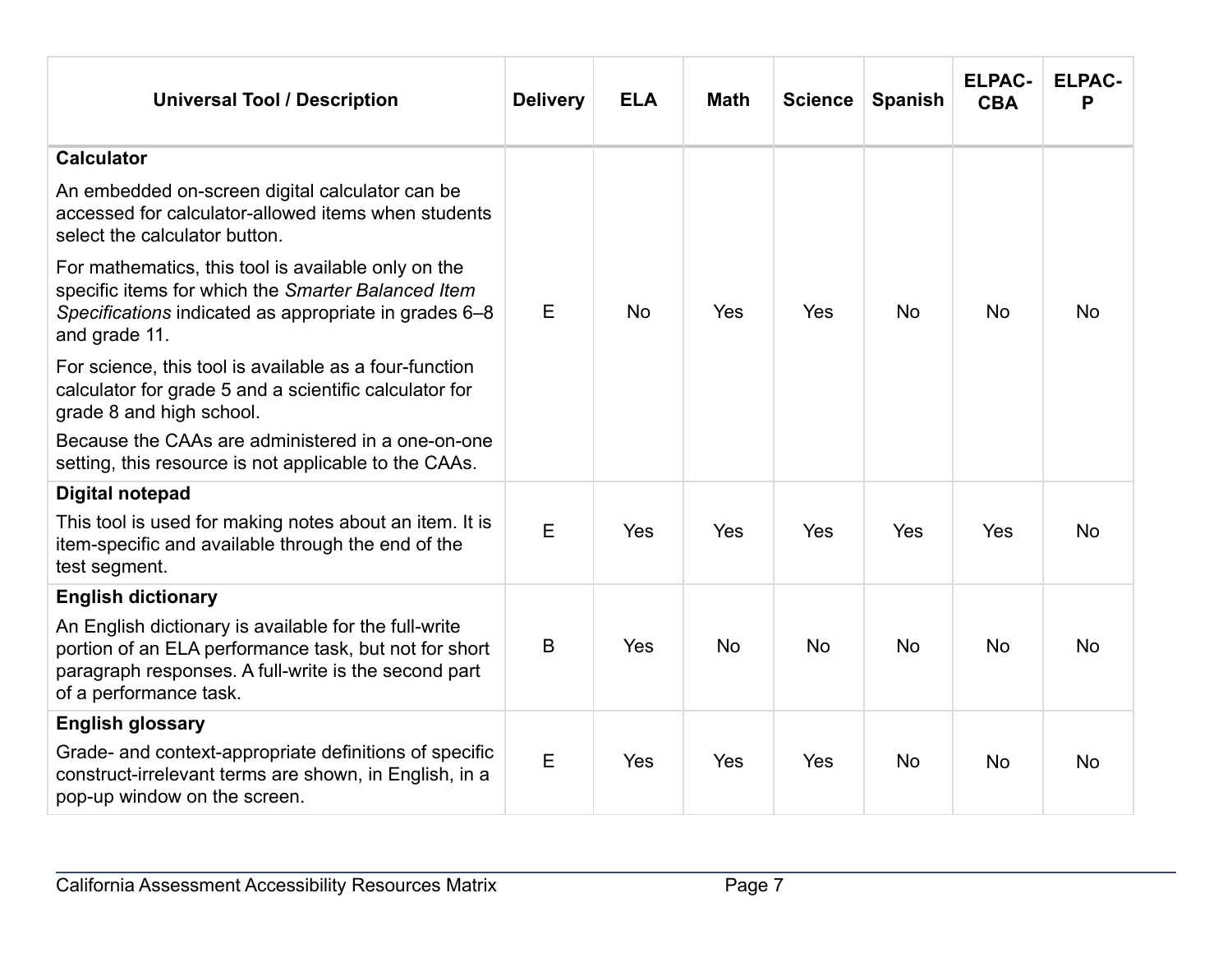| <b>Universal Tool / Description</b>                                                                                                                                                                                                                                                                         | <b>Delivery</b> | <b>ELA</b> | <b>Math</b> | <b>Science</b> | <b>Spanish</b> | <b>ELPAC-</b><br><b>CBA</b> | <b>ELPAC-</b><br>P |
|-------------------------------------------------------------------------------------------------------------------------------------------------------------------------------------------------------------------------------------------------------------------------------------------------------------|-----------------|------------|-------------|----------------|----------------|-----------------------------|--------------------|
| <b>English thesaurus</b>                                                                                                                                                                                                                                                                                    |                 |            |             |                |                |                             |                    |
| A thesaurus is available for the full-write portion of an<br>ELA performance task, and not available for<br>short-paragraph responses. A thesaurus contains<br>synonyms of terms in the text with which a student<br>interacts on the assessment. A full write is the<br>second part of a performance task. | B               | Yes        | <b>No</b>   | <b>No</b>      | <b>No</b>      | <b>No</b>                   | <b>No</b>          |
| <b>Expandable items</b>                                                                                                                                                                                                                                                                                     |                 |            |             |                |                |                             |                    |
| Each item can be expanded so it takes up a larger<br>portion of the screen.                                                                                                                                                                                                                                 | E               | Yes        | Yes         | Yes            | Yes            | Yes                         | <b>No</b>          |
| <b>Expandable passages</b>                                                                                                                                                                                                                                                                                  |                 |            |             |                |                |                             |                    |
| Each passage or stimulus can be expanded so it<br>takes up a larger portion of the screen.                                                                                                                                                                                                                  | E               | Yes        | Yes         | Yes            | Yes            | Yes                         | <b>No</b>          |
| <b>Global notes</b>                                                                                                                                                                                                                                                                                         |                 |            |             |                |                |                             |                    |
| Global notes is a notepad that is available for ELA<br>performance tasks in which students complete a full<br>write; it is not for short-paragraph responses. A full<br>write is the second part of a performance task. The<br>student selects the notepad icon for the notepad to<br>appear.               | E               | Yes        | <b>No</b>   | <b>No</b>      | <b>No</b>      | <b>No</b>                   | <b>No</b>          |
| <b>Highlighter (embedded)</b>                                                                                                                                                                                                                                                                               |                 |            |             |                |                |                             |                    |
| The highlighter is a digital tool for marking desired<br>text, item questions, and item answers or parts of<br>them with a color.                                                                                                                                                                           | E               | Yes        | Yes         | Yes            | <b>Yes</b>     | Yes                         | <b>No</b>          |
| Highlighter (non-embedded)                                                                                                                                                                                                                                                                                  |                 |            |             |                |                |                             |                    |
| A highlighter may be used in the test book in grades<br>two through twelve.                                                                                                                                                                                                                                 | N               | <b>No</b>  | <b>No</b>   | <b>No</b>      | <b>No</b>      | <b>No</b>                   | Yes                |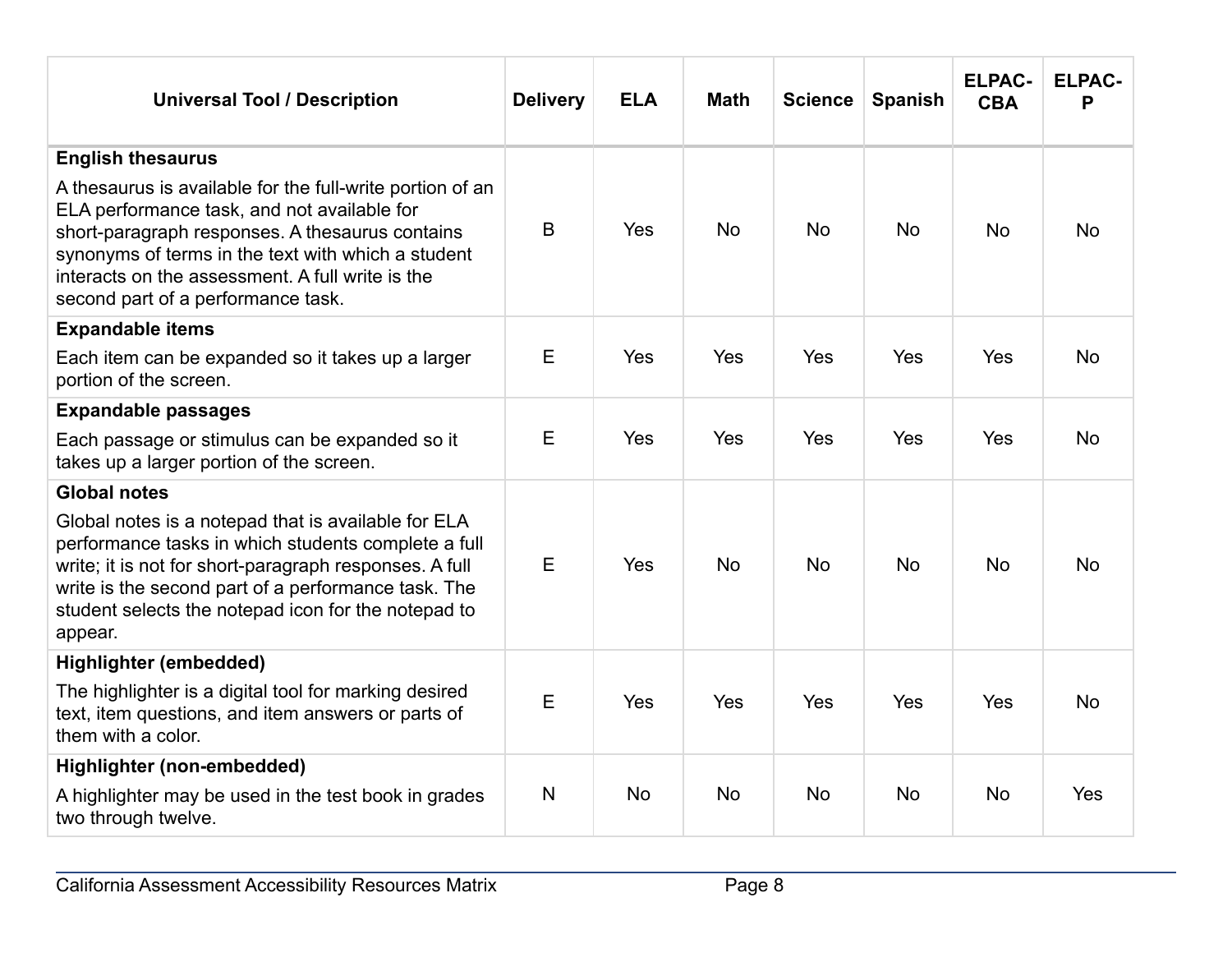| <b>Universal Tool / Description</b>                                                                                                                                                                         | <b>Delivery</b> | <b>ELA</b> | <b>Math</b> | <b>Science</b> | <b>Spanish</b> | <b>ELPAC-</b><br><b>CBA</b> | <b>ELPAC-</b><br>P |
|-------------------------------------------------------------------------------------------------------------------------------------------------------------------------------------------------------------|-----------------|------------|-------------|----------------|----------------|-----------------------------|--------------------|
| <b>Keyboard navigation</b>                                                                                                                                                                                  |                 |            |             |                |                |                             |                    |
| Navigation through text can be accomplished by<br>using a keyboard (using the function keys instead of<br>a mouse).                                                                                         | E               | <b>Yes</b> | <b>Yes</b>  | Yes            | Yes            | <b>Yes</b>                  | <b>No</b>          |
| Line reader (embedded)                                                                                                                                                                                      |                 |            |             |                |                |                             |                    |
| The student uses an on-screen tool to assist in<br>reading by raising and lowering the tool for each line<br>of text on the screen.                                                                         | E               | <b>Yes</b> | <b>Yes</b>  | Yes            | Yes            | Yes                         | <b>No</b>          |
| Line reader (non-embedded)                                                                                                                                                                                  |                 |            |             |                |                |                             |                    |
| The student may use a paper line reader.                                                                                                                                                                    | N               | <b>No</b>  | <b>No</b>   | <b>No</b>      | <b>No</b>      | <b>No</b>                   | Yes                |
| Mark for review (embedded)                                                                                                                                                                                  |                 |            |             |                |                |                             |                    |
| This tool allows the student to flag items for future<br>review during the assessment.                                                                                                                      | E               | <b>Yes</b> | Yes         | Yes            | Yes            | Yes                         | <b>No</b>          |
| Mark for review (non-embedded)                                                                                                                                                                              |                 |            |             |                |                |                             |                    |
| Students may mark in their test books, including<br>noting items for review, using highlighters in grades<br>2-12. In grades 3-12, students may use other<br>writing utensils in addition to a highlighter. | N               | <b>No</b>  | <b>No</b>   | <b>No</b>      | <b>No</b>      | <b>No</b>                   | Yes                |
| <b>Math tools</b>                                                                                                                                                                                           |                 |            |             |                |                |                             |                    |
| These digital tools (i.e., embedded ruler, embedded<br>protractor) are used for measurements related to<br>specific items.                                                                                  | E               | <b>No</b>  | <b>Yes</b>  | Yes            | <b>No</b>      | <b>No</b>                   | <b>No</b>          |
| Oral clarification of test directions by the test<br>examiner in English                                                                                                                                    |                 |            |             |                |                | Yes                         | Yes                |
| The test examiner provides clarification of test<br>directions to students in English.                                                                                                                      | N               | <b>No</b>  | <b>No</b>   | <b>No</b>      | <b>No</b>      |                             |                    |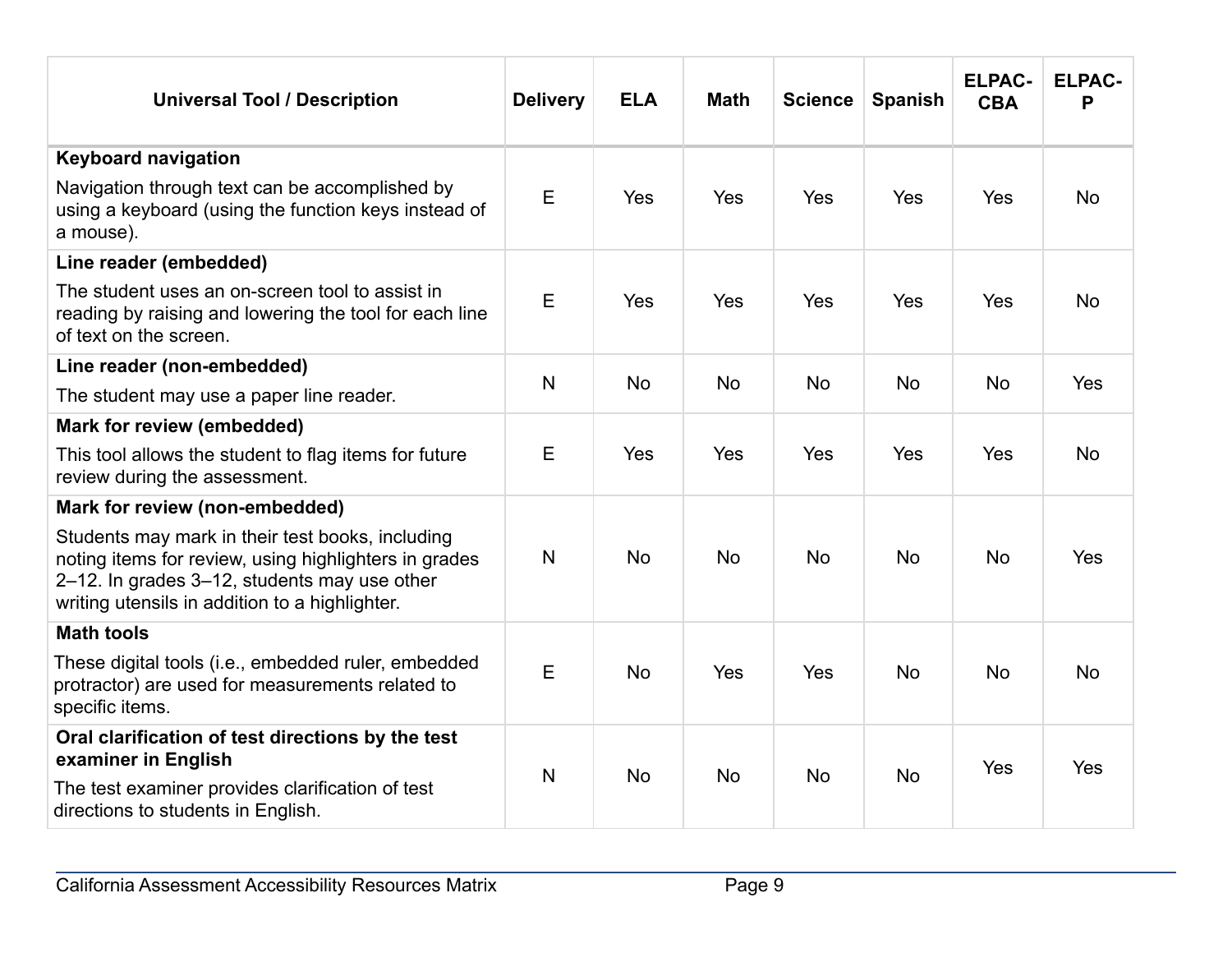| <b>Universal Tool / Description</b>                                                                                                                                                                                                                                                               | <b>Delivery</b> | <b>ELA</b> | <b>Math</b> | <b>Science</b> | <b>Spanish</b> | <b>ELPAC-</b><br><b>CBA</b> | <b>ELPAC-</b><br>Р |
|---------------------------------------------------------------------------------------------------------------------------------------------------------------------------------------------------------------------------------------------------------------------------------------------------|-----------------|------------|-------------|----------------|----------------|-----------------------------|--------------------|
| <b>Science charts</b>                                                                                                                                                                                                                                                                             |                 |            |             |                |                |                             |                    |
| These digital tools (i.e., periodic table of elements<br>and reference sheets) are available for students in<br>grade 8 and high school.                                                                                                                                                          | E               | <b>No</b>  | <b>No</b>   | Yes            | <b>No</b>      | No                          | <b>No</b>          |
| <b>Science tools</b>                                                                                                                                                                                                                                                                              |                 |            |             |                |                |                             |                    |
| These digital tools (i.e., analog clock, laboratory<br>equipment) are available for all grade levels.                                                                                                                                                                                             | E               | <b>No</b>  | <b>No</b>   | Yes            | <b>No</b>      | <b>No</b>                   | <b>No</b>          |
| <b>Scratch paper</b>                                                                                                                                                                                                                                                                              |                 |            |             |                |                |                             |                    |
| Students may use blank scratch paper to make<br>notes, write computations, record responses, or<br>create graphic organizers.                                                                                                                                                                     |                 |            |             |                |                |                             |                    |
| Only plain paper or lined paper is appropriate for<br>ELA and ELPAC.                                                                                                                                                                                                                              |                 |            |             |                |                |                             |                    |
| Graph paper is required beginning in grade 6 and<br>can be used on all math assessments. A whiteboard<br>with marker may be used as scratch paper.                                                                                                                                                | $\mathsf{N}$    | Yes        | Yes         | Yes            | Yes            | Yes                         | Yes                |
| As long as the construct being measured is not<br>impacted, assistive technology devices, including<br>low-tech assistive technology (Math Window), are<br>permitted to make notes, including the use of digital<br>graph paper. The use of assistive devices without the<br>internet is allowed. |                 |            |             |                |                |                             |                    |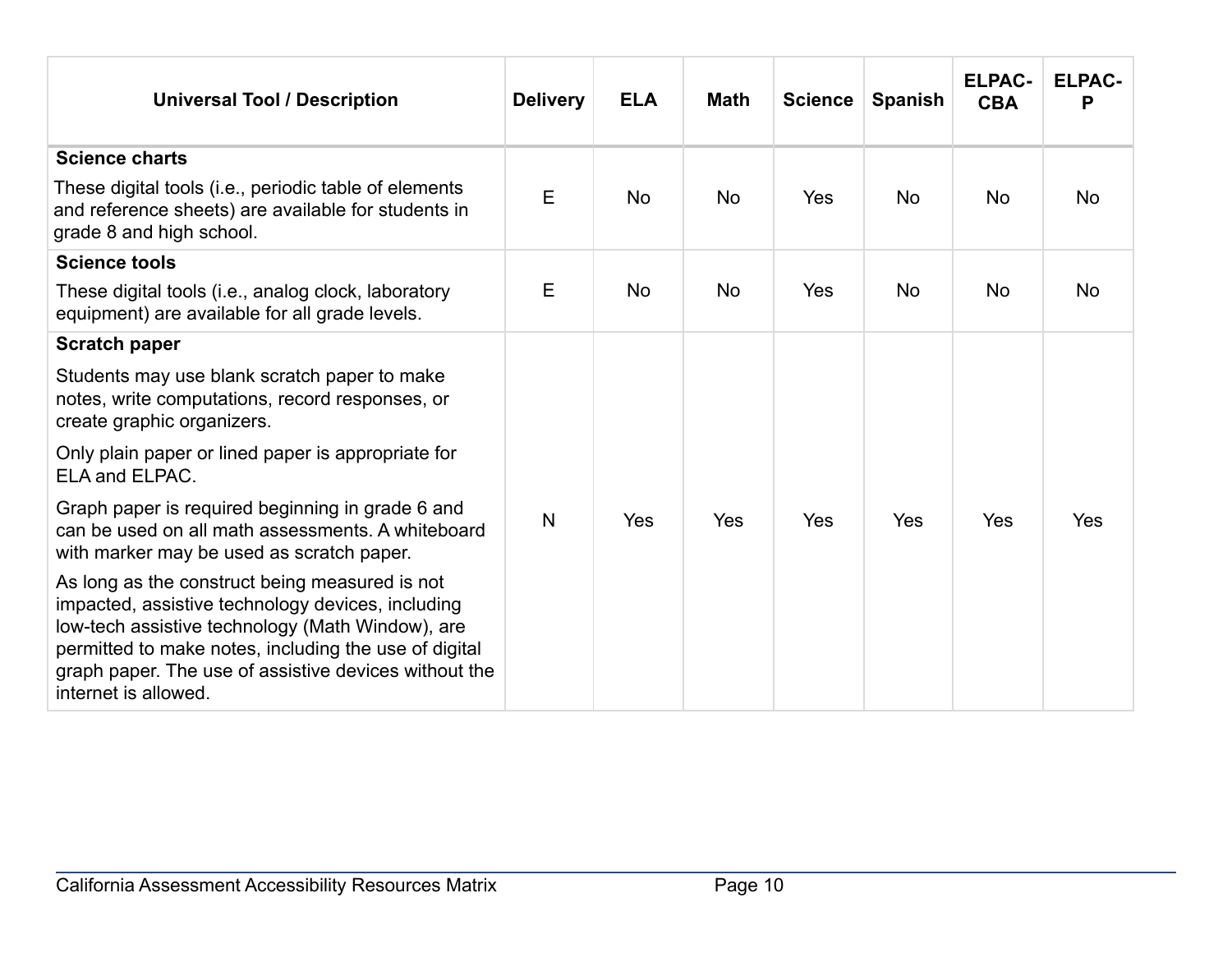| <b>Universal Tool / Description</b>                                                                                                                                                                                                                                                                                                            | <b>Delivery</b> | <b>ELA</b> | <b>Math</b> | <b>Science</b> | <b>Spanish</b> | <b>ELPAC-</b><br><b>CBA</b> | <b>ELPAC-</b><br>Р |
|------------------------------------------------------------------------------------------------------------------------------------------------------------------------------------------------------------------------------------------------------------------------------------------------------------------------------------------------|-----------------|------------|-------------|----------------|----------------|-----------------------------|--------------------|
| <b>Spell check</b>                                                                                                                                                                                                                                                                                                                             |                 |            |             |                |                |                             |                    |
| The writing tool for checking the spelling of words in<br>student-generated responses, spell check gives only<br>an indication that a word is misspelled. It does not<br>provide the correct spelling. This tool is available<br>only on the specific items for which the Smarter<br>Balanced Item Specifications indicated as<br>appropriate. | E               | Yes        | <b>No</b>   | <b>No</b>      | <b>No</b>      | No                          | <b>No</b>          |
| Strikethrough (embedded)                                                                                                                                                                                                                                                                                                                       |                 |            |             |                |                |                             |                    |
| This tool allows users to cross out answer options. If<br>an answer option is an image, a strikethrough line<br>will not appear, but the image will be grayed out.                                                                                                                                                                             | E               | Yes        | <b>Yes</b>  | <b>Yes</b>     | <b>Yes</b>     | Yes                         | No.                |
| Strikethrough (non-embedded)                                                                                                                                                                                                                                                                                                                   |                 |            |             |                |                |                             |                    |
| Students may use pencils in their test books to strike<br>through images or options.                                                                                                                                                                                                                                                           | N               | <b>No</b>  | <b>No</b>   | <b>No</b>      | <b>No</b>      | <b>No</b>                   | <b>Yes</b>         |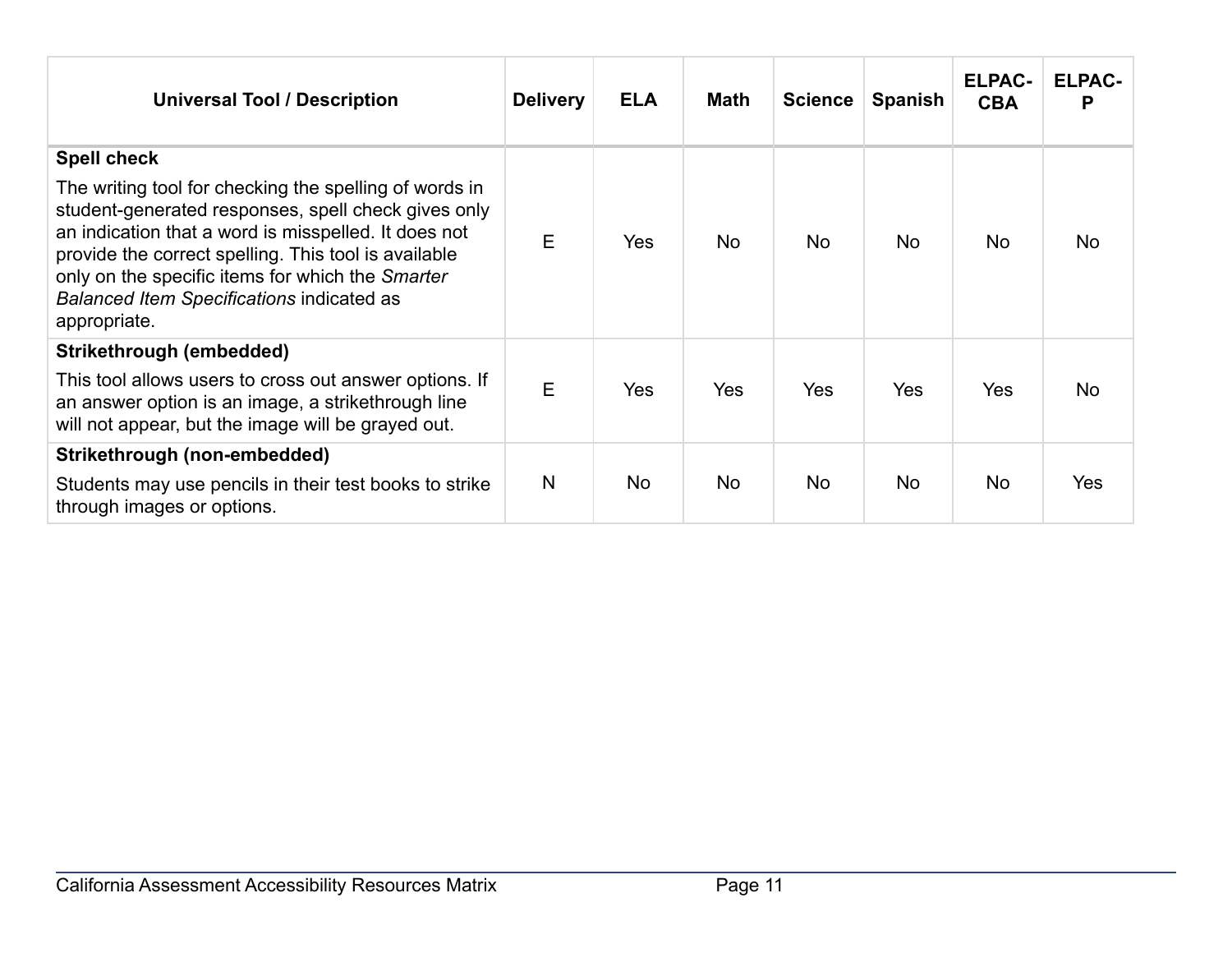| <b>Universal Tool / Description</b>                                                                                                                                                                                                                                                                                                                                                                                                                                                                                                                                                                                                                                                                                                                                                                            | <b>Delivery</b> | <b>ELA</b> | <b>Math</b> | Science   | <b>Spanish</b> | <b>ELPAC-</b><br><b>CBA</b> | <b>ELPAC-</b><br>P |
|----------------------------------------------------------------------------------------------------------------------------------------------------------------------------------------------------------------------------------------------------------------------------------------------------------------------------------------------------------------------------------------------------------------------------------------------------------------------------------------------------------------------------------------------------------------------------------------------------------------------------------------------------------------------------------------------------------------------------------------------------------------------------------------------------------------|-----------------|------------|-------------|-----------|----------------|-----------------------------|--------------------|
| <b>Test navigation assistant</b><br>New arrivals and students who are unfamiliar with<br>the test delivery device or are technology novices<br>and do not have the necessary computer skills to<br>participate in the computer-based ELPAC may have<br>a trained test examiner assist with the mouse<br>point-and-click and scroll bar, onscreen tool or button<br>navigation (i.e., back, next, submit, start and stop<br>recording, play speaking, and recording), and<br>keyboarding necessary for starting the test session.<br>The test navigation assistant is allowed to assist only<br>with the technology as indicated by the student. The<br>test navigation assistant can be used during<br>one-on-one or group administrations. The use of<br>keyboarding assistance in the test is not permitted. | N               | <b>No</b>  | <b>No</b>   | <b>No</b> | <b>No</b>      | Yes                         | <b>No</b>          |
| The test navigation assistant must follow approved<br>guidelines.                                                                                                                                                                                                                                                                                                                                                                                                                                                                                                                                                                                                                                                                                                                                              |                 |            |             |           |                |                             |                    |
| <b>Translations (glossary)</b><br>Translated glossaries are a language support. The<br>translated glossaries are provided for selected<br>construct-irrelevant terms. Embedded translations for<br>these terms appear on the computer screen when<br>students select them. Students with the language<br>glossary setting enabled can view the translated<br>glossary. Students also can select the audio icon<br>next to the glossary term and listen to the audio<br>recording of the glossary.<br>For the CSA, this resource is a universal tool. For<br>math and science, refer to the translations (glossary)<br>designated support.                                                                                                                                                                      | E               | <b>No</b>  | <b>No</b>   | <b>No</b> | Yes            | <b>No</b>                   | <b>No</b>          |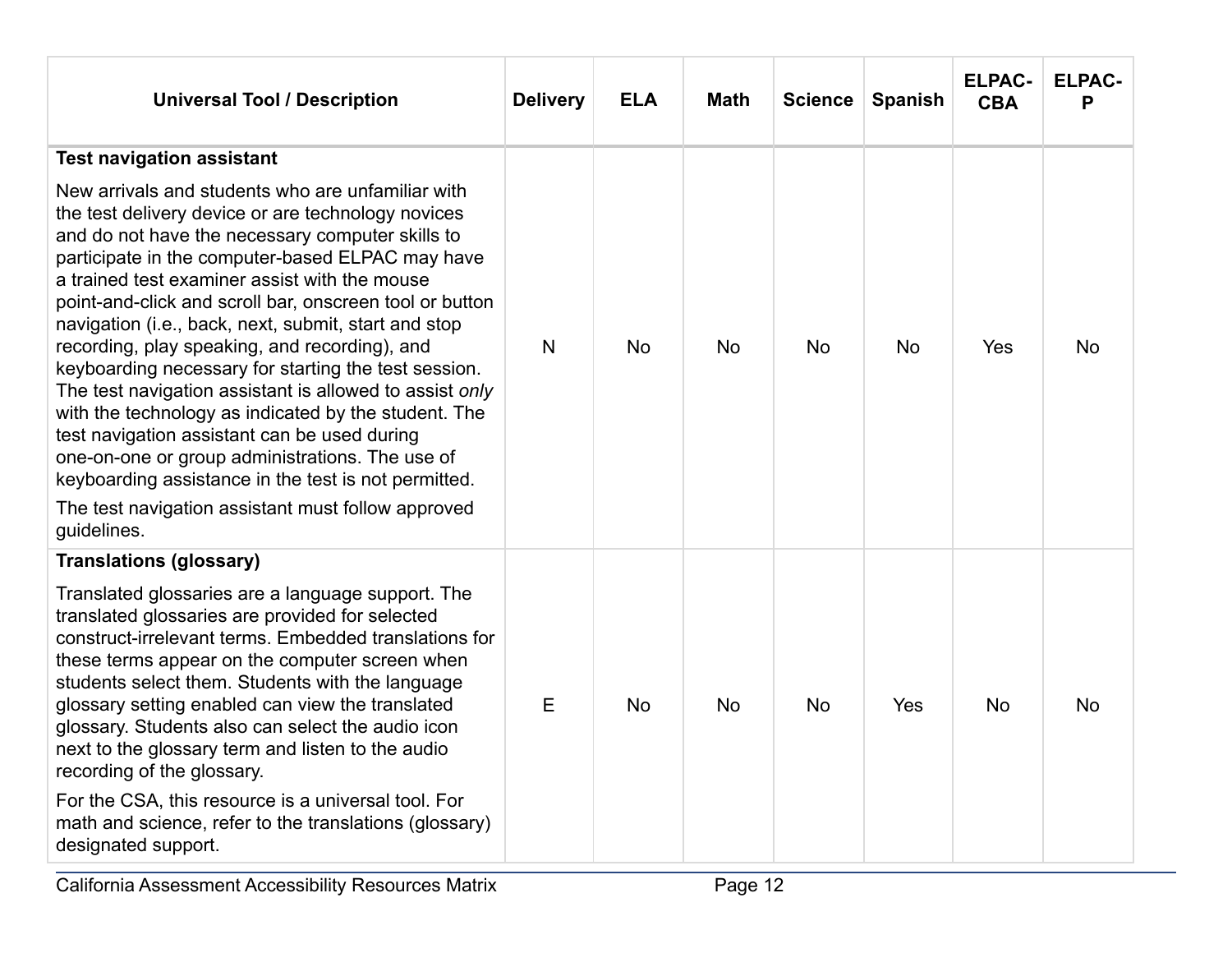| <b>Universal Tool / Description</b>                                                                                                                                                                                                                                                     | <b>Delivery</b> | <b>ELA</b> | <b>Math</b> | <b>Science</b> | <b>Spanish</b> | <b>ELPAC-</b><br><b>CBA</b> | <b>ELPAC-</b>  |
|-----------------------------------------------------------------------------------------------------------------------------------------------------------------------------------------------------------------------------------------------------------------------------------------|-----------------|------------|-------------|----------------|----------------|-----------------------------|----------------|
| <b>Writing tools</b><br>Selected writing tools (i.e., bold, italic, bullets, undo,<br>and redo) are available for all student-generated<br>responses. For ELA and math, this resource is<br>available for specific items only. For ELPAC this<br>resource is available for grades 3-12. | Е               | Yes        | Yes         | Yes            | No.            | <b>Yes</b>                  | N <sub>o</sub> |
| Zoom (in/out)<br>The default font size for all tests is 14 point. The<br>student can make text and graphics larger by<br>selecting the [Zoom In] button. The student can<br>select the [Zoom Out] button to return to the default<br>or select a smaller font size.                     | E               | Yes        | <b>Yes</b>  | Yes            | <b>Yes</b>     | <b>Yes</b>                  | <b>No</b>      |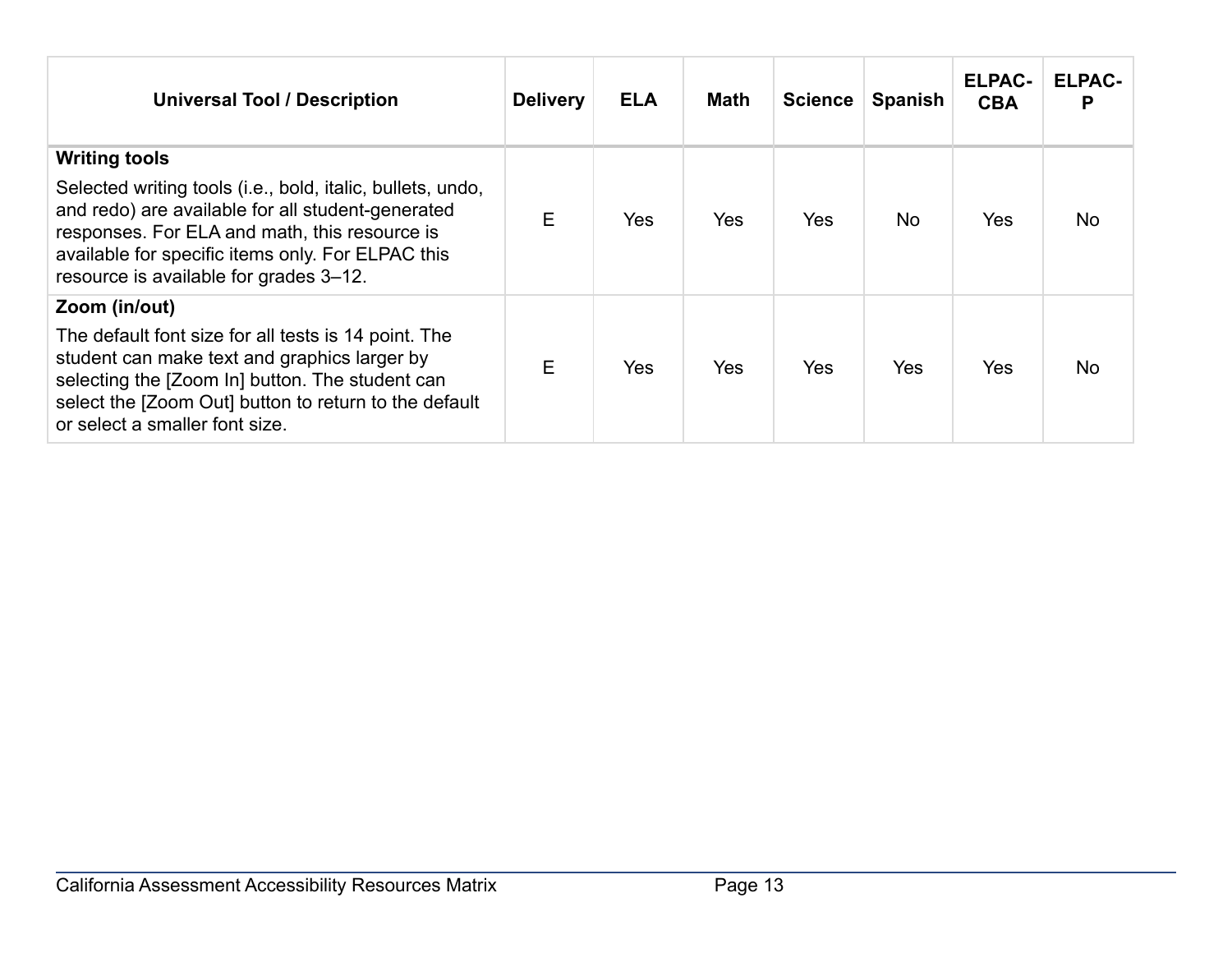# <span id="page-13-0"></span>**Part 2—Designated Supports**

| <b>Designated Support / Description</b>                                                                                                                                                                                                                               | <b>Delivery</b> | <b>ELA</b> | <b>Math</b> | <b>Science</b> | <b>Spanish</b> | <b>ELPAC-</b><br><b>CBA</b> | <b>ELPAC-</b><br>Р |
|-----------------------------------------------------------------------------------------------------------------------------------------------------------------------------------------------------------------------------------------------------------------------|-----------------|------------|-------------|----------------|----------------|-----------------------------|--------------------|
| 100s number table                                                                                                                                                                                                                                                     |                 |            |             |                |                |                             |                    |
| This is paper-based table for reference, listing numbers<br>1-100, available from Smarter Balanced<br>https://www.caaspp.org/rsc/pdfs/CAASPP.hundreds-numbe                                                                                                           | N               | <b>No</b>  | <b>No</b>   | Yes            | <b>No</b>      | <b>No</b>                   | <b>No</b>          |
| r-table.pdf.                                                                                                                                                                                                                                                          |                 |            |             |                |                |                             |                    |
| <b>Amplification</b>                                                                                                                                                                                                                                                  |                 |            |             |                |                |                             |                    |
| The student adjusts the volume control beyond the<br>computer's built-in settings using headphones or other<br>non-embedded devices.                                                                                                                                  | N               | Yes        | Yes         | Yes            | Yes            | Yes                         | Yes                |
| <b>Bilingual dictionary</b>                                                                                                                                                                                                                                           |                 |            |             |                |                |                             |                    |
| A bilingual/dual language word-to-word dictionary is a<br>language support. It can be provided for the full-write<br>portion of an ELA/literacy performance task, but not for<br>short-paragraph responses. A full write is the second part<br>of a performance task. | N               | Yes        | <b>No</b>   | <b>No</b>      | <b>No</b>      | <b>No</b>                   | <b>No</b>          |
| <b>Calculator</b>                                                                                                                                                                                                                                                     |                 |            |             |                |                |                             |                    |
| This science resource is a non-embedded calculator for<br>students needing a special calculator, such as a braille<br>calculator or a talking calculator, currently unavailable<br>within the assessment platform.                                                    | N               | <b>No</b>  | <b>No</b>   | Yes            | <b>No</b>      | <b>No</b>                   | <b>No</b>          |
| For science, the basic calculator is to be used for grade 5,<br>and a scientific calculator is to be used for grade 8 and<br>high school.                                                                                                                             |                 |            |             |                |                |                             |                    |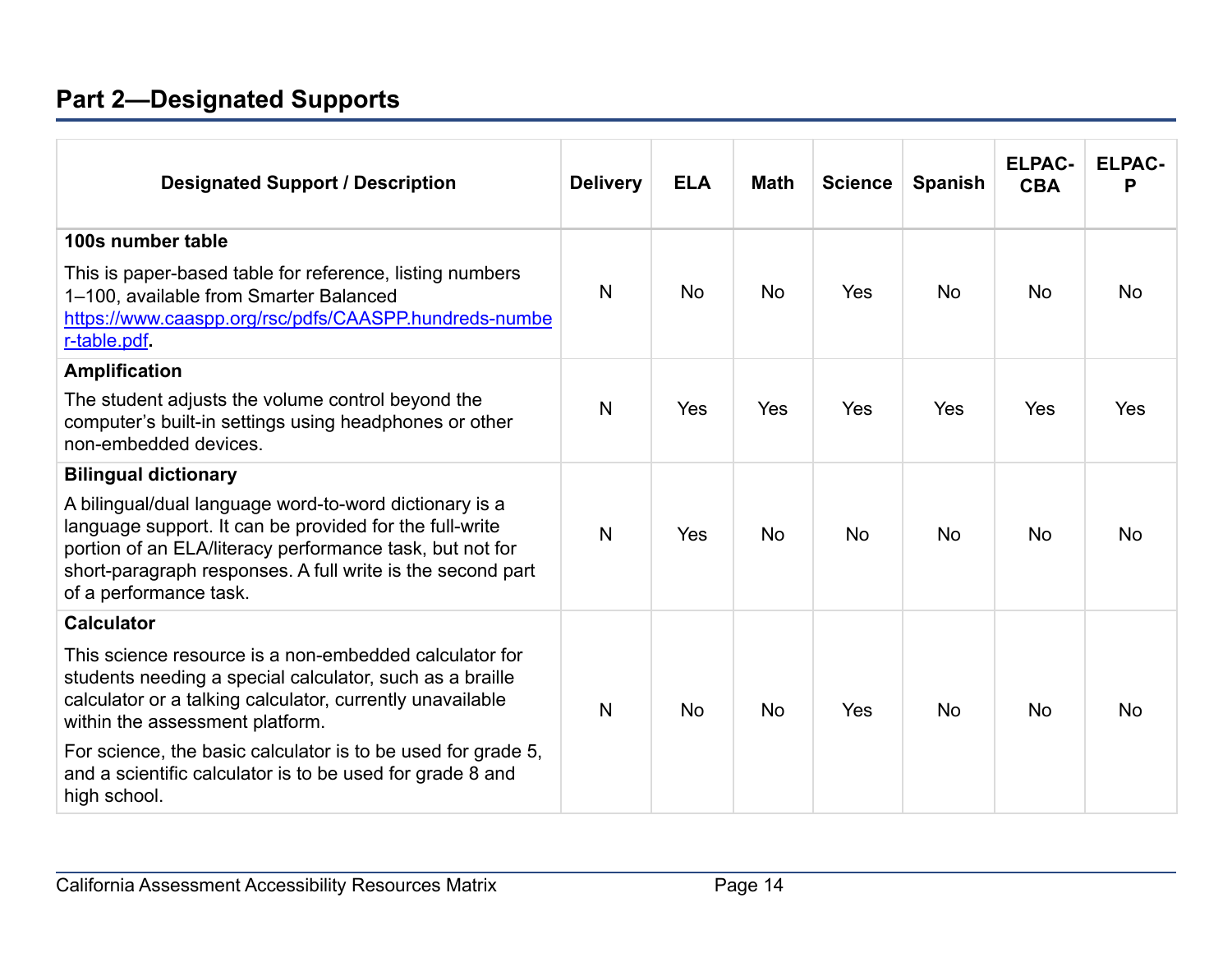| <b>Designated Support / Description</b>                                                                                                                                                                                                                                                                                                                                                                                                                                                                                                  | <b>Delivery</b> | <b>ELA</b> | <b>Math</b> | <b>Science</b> | <b>Spanish</b> | <b>ELPAC-</b><br><b>CBA</b> | <b>ELPAC-</b><br>Р |
|------------------------------------------------------------------------------------------------------------------------------------------------------------------------------------------------------------------------------------------------------------------------------------------------------------------------------------------------------------------------------------------------------------------------------------------------------------------------------------------------------------------------------------------|-----------------|------------|-------------|----------------|----------------|-----------------------------|--------------------|
| <b>Color contrast</b><br>Students may adjust screen background or font color on<br>their electronic device based on their needs or<br>preferences. This may include reversing the colors for the<br>entire interface or choosing the color of font and<br>background.                                                                                                                                                                                                                                                                    | B               | Yes        | Yes         | Yes            | Yes            | Yes                         | <b>No</b>          |
| <b>Color overlay</b><br>Students with attention difficulties may need this resource<br>to view test content. This resource may also be needed by<br>some students with visual impairments or other print<br>disabilities (including learning disabilities). Choice of color<br>should be informed by evidence of those colors that meet<br>the student's needs.                                                                                                                                                                          | N               | Yes        | Yes         | Yes            | Yes            | Yes                         | Yes                |
| <b>Designated interface assistant</b><br>This designated support is available to students who are<br>technology novices and have limited keyboarding skills that<br>prevent them from responding. The designated interface<br>assistant is available to help the students interact with, or<br>type, their handwritten responses on the test platform. The<br>designated interface assistant should be used only during<br>one-on-one administration.<br>This role meets the needs of ELPAC technology novices<br>and young test takers. | N               | <b>No</b>  | <b>No</b>   | <b>No</b>      | <b>No</b>      | Yes                         | <b>No</b>          |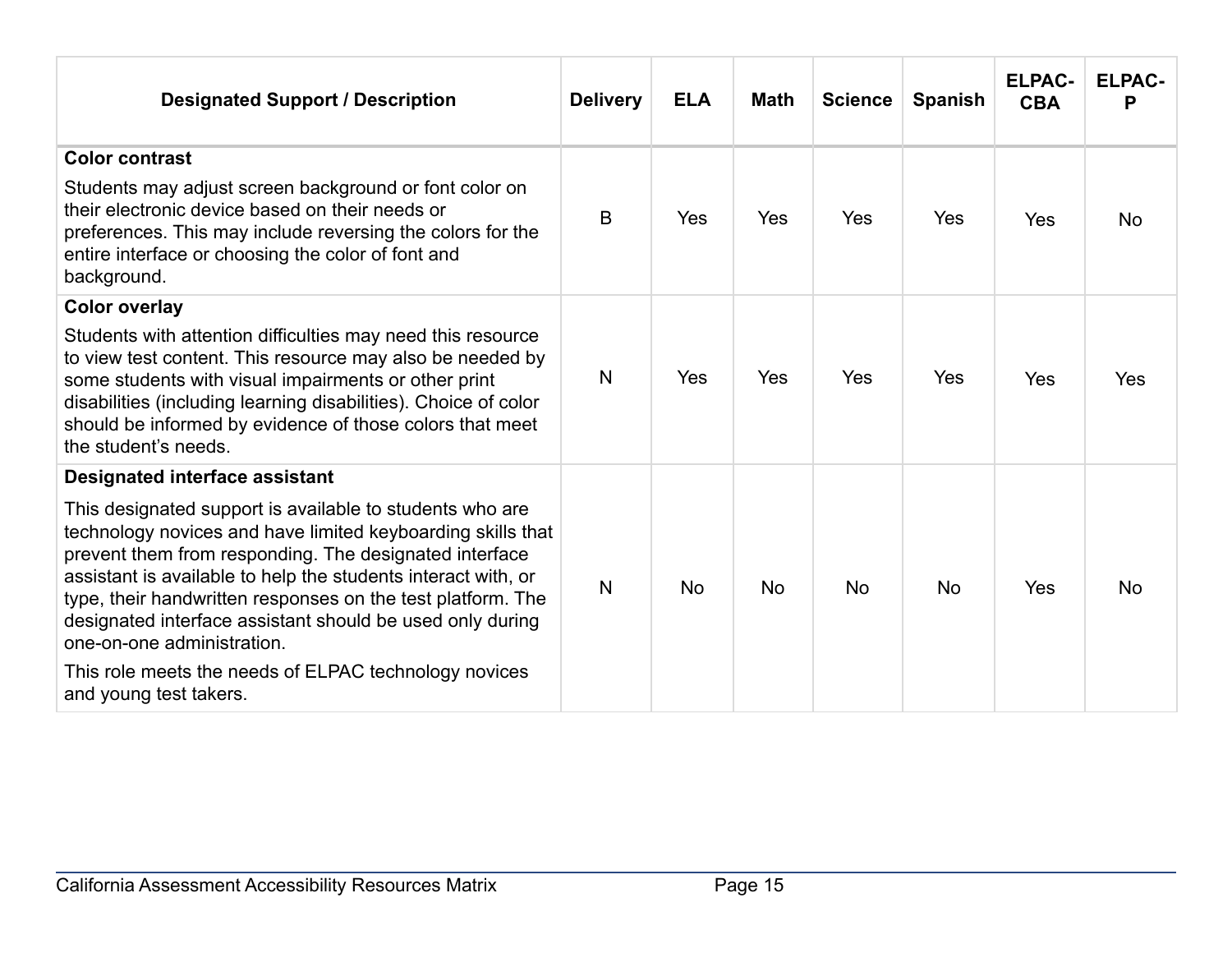| <b>Designated Support / Description</b>                                                                                                                                                                                                                                                                                                                                                                                                                                                               | <b>Delivery</b> | <b>ELA</b>     | <b>Math</b> | <b>Science</b> | <b>Spanish</b> | <b>ELPAC-</b><br><b>CBA</b> | <b>ELPAC-</b><br>P |
|-------------------------------------------------------------------------------------------------------------------------------------------------------------------------------------------------------------------------------------------------------------------------------------------------------------------------------------------------------------------------------------------------------------------------------------------------------------------------------------------------------|-----------------|----------------|-------------|----------------|----------------|-----------------------------|--------------------|
| <b>Illustration glossaries</b>                                                                                                                                                                                                                                                                                                                                                                                                                                                                        |                 |                |             |                |                |                             |                    |
| Illustration glossaries are a language support provided for<br>selected construct-irrelevant terms for math. Illustrations<br>for these terms appear on the computer screen when<br>students select them. For the non-embedded version,<br>illustrations for these terms appear in a supplement to the<br>paper-pencil test and are identified by item number.                                                                                                                                        | B               | N <sub>o</sub> | Yes         | <b>No</b>      | <b>No</b>      | <b>No</b>                   | <b>No</b>          |
| <b>Magnification</b>                                                                                                                                                                                                                                                                                                                                                                                                                                                                                  |                 |                |             |                |                |                             |                    |
| The size of specific areas of the screen (e.g., text,<br>formulas, tables, graphics, navigation buttons, and mouse<br>pointer) may be adjusted by the student with an assistive<br>technology device or software. Magnification allows for<br>increasing the size and changing the color contrast,<br>including the size and color of the mouse pointer, to a level<br>not provided for by the zoom universal tool, color contrast<br>designated support, and/or mouse pointer designated<br>support. | $\mathsf{N}$    | Yes            | <b>Yes</b>  | Yes            | Yes            | Yes                         | Yes                |
| <b>Masking (embedded)</b>                                                                                                                                                                                                                                                                                                                                                                                                                                                                             |                 |                |             |                |                |                             |                    |
| Masking is a digital resource that involves blocking off<br>content that is not of immediate need or that may be<br>distracting to the student. The student is able to focus<br>attention on a specific part of a test item by using the<br>masking digital resource.                                                                                                                                                                                                                                 | E               | Yes            | Yes         | Yes            | <b>Yes</b>     | Yes                         | <b>No</b>          |
| <b>Masking (non-embedded)</b>                                                                                                                                                                                                                                                                                                                                                                                                                                                                         |                 |                |             |                |                |                             |                    |
| Masking is a non-embedded resource that involves<br>blocking off content on the paper test that is not of<br>immediate need or that may be distracting to the student.<br>The student is able to focus attention on a specific part of a<br>test item by using the masking non-embedded resource.                                                                                                                                                                                                     | $\mathsf{N}$    | <b>No</b>      | <b>No</b>   | <b>No</b>      | <b>No</b>      | <b>No</b>                   | Yes                |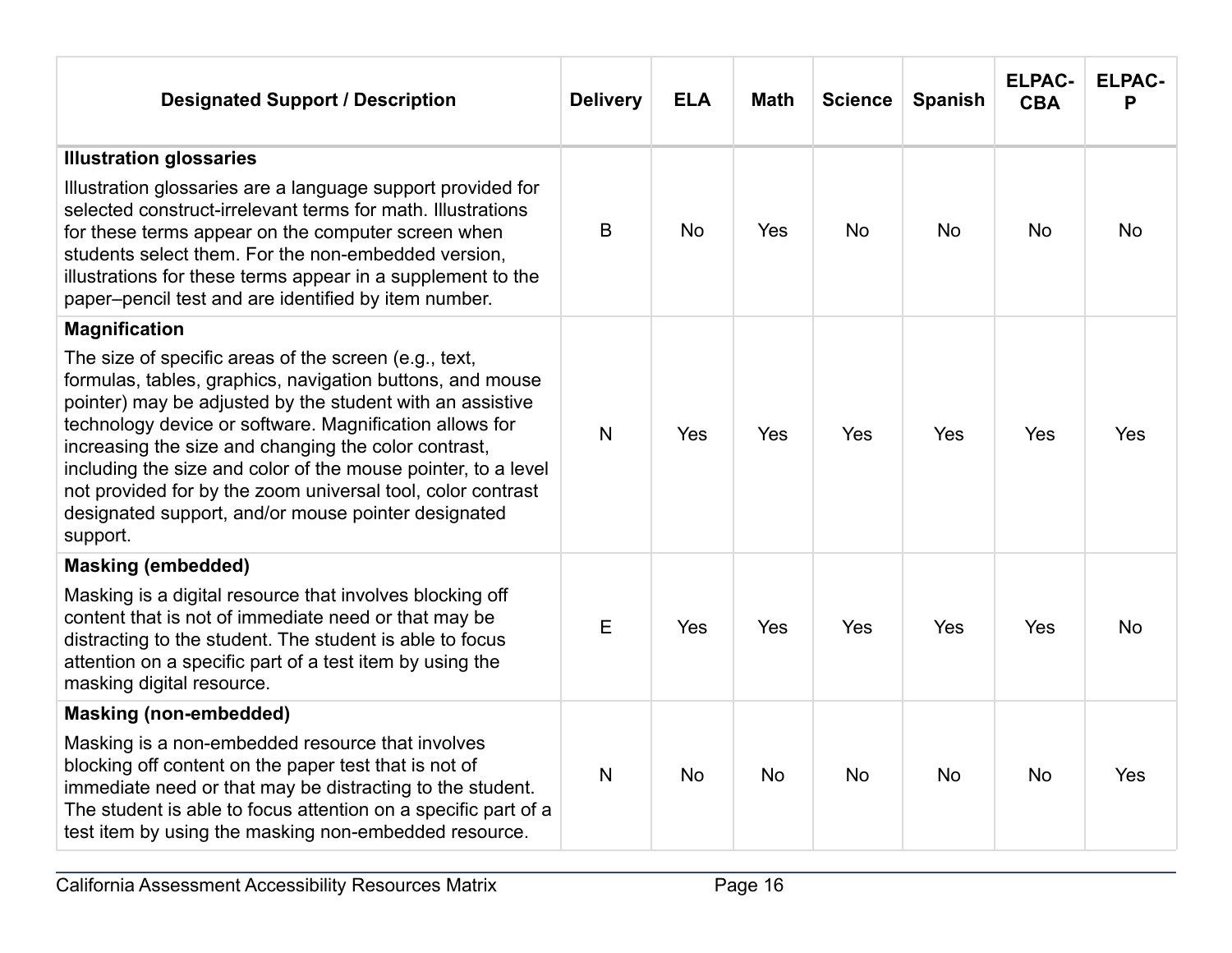| <b>Designated Support / Description</b>                                                                                                                                                                                                                                                                                                                                                                                                                                  | <b>Delivery</b> | <b>ELA</b> | <b>Math</b> | <b>Science</b> | <b>Spanish</b> | <b>ELPAC-</b><br><b>CBA</b> | <b>ELPAC-</b><br>P |
|--------------------------------------------------------------------------------------------------------------------------------------------------------------------------------------------------------------------------------------------------------------------------------------------------------------------------------------------------------------------------------------------------------------------------------------------------------------------------|-----------------|------------|-------------|----------------|----------------|-----------------------------|--------------------|
| <b>Medical supports</b>                                                                                                                                                                                                                                                                                                                                                                                                                                                  |                 |            |             |                |                |                             |                    |
| Students may have access to medical supports for medical<br>purposes (e.g., glucose monitor). The medical support may<br>include a cell phone; however, it is no longer limited to<br>devices and should support the student during testing only<br>for medical reasons. Either the device settings must restrict<br>access to other applications or the test administrator or test<br>examiner must closely monitor the use of the device to<br>maintain test security. | N               | <b>Yes</b> | Yes         | Yes            | <b>Yes</b>     | Yes                         | Yes                |
| Mouse pointer (size and color)                                                                                                                                                                                                                                                                                                                                                                                                                                           |                 |            |             |                |                |                             |                    |
| This embedded support allows the mouse pointer to be set<br>to a larger size and for the color to be changed. A test<br>administrator or test examiner sets the size and color of<br>the mouse pointer prior to testing.                                                                                                                                                                                                                                                 | E               | Yes        | Yes         | Yes            | <b>Yes</b>     | Yes                         | Yes                |
| <b>Multiplication table</b>                                                                                                                                                                                                                                                                                                                                                                                                                                              |                 |            |             |                |                |                             |                    |
| A paper-based multiplication table (1-12) for reference will<br>be available from Smarter Balanced at<br>https://www.caaspp.org/rsc/pdfs/CAASPP.multiplication-tab<br><u>le.pdf</u>                                                                                                                                                                                                                                                                                      | N               | <b>No</b>  | <b>No</b>   | Yes            | <b>No</b>      | <b>No</b>                   | <b>No</b>          |
| <b>Noise buffers</b>                                                                                                                                                                                                                                                                                                                                                                                                                                                     |                 |            |             |                |                |                             |                    |
| Noise buffers are ear mufflers, white noise, and/or other<br>equipment used to block external sounds.                                                                                                                                                                                                                                                                                                                                                                    | N               | Yes        | Yes         | Yes            | Yes            | Yes                         | <b>Yes</b>         |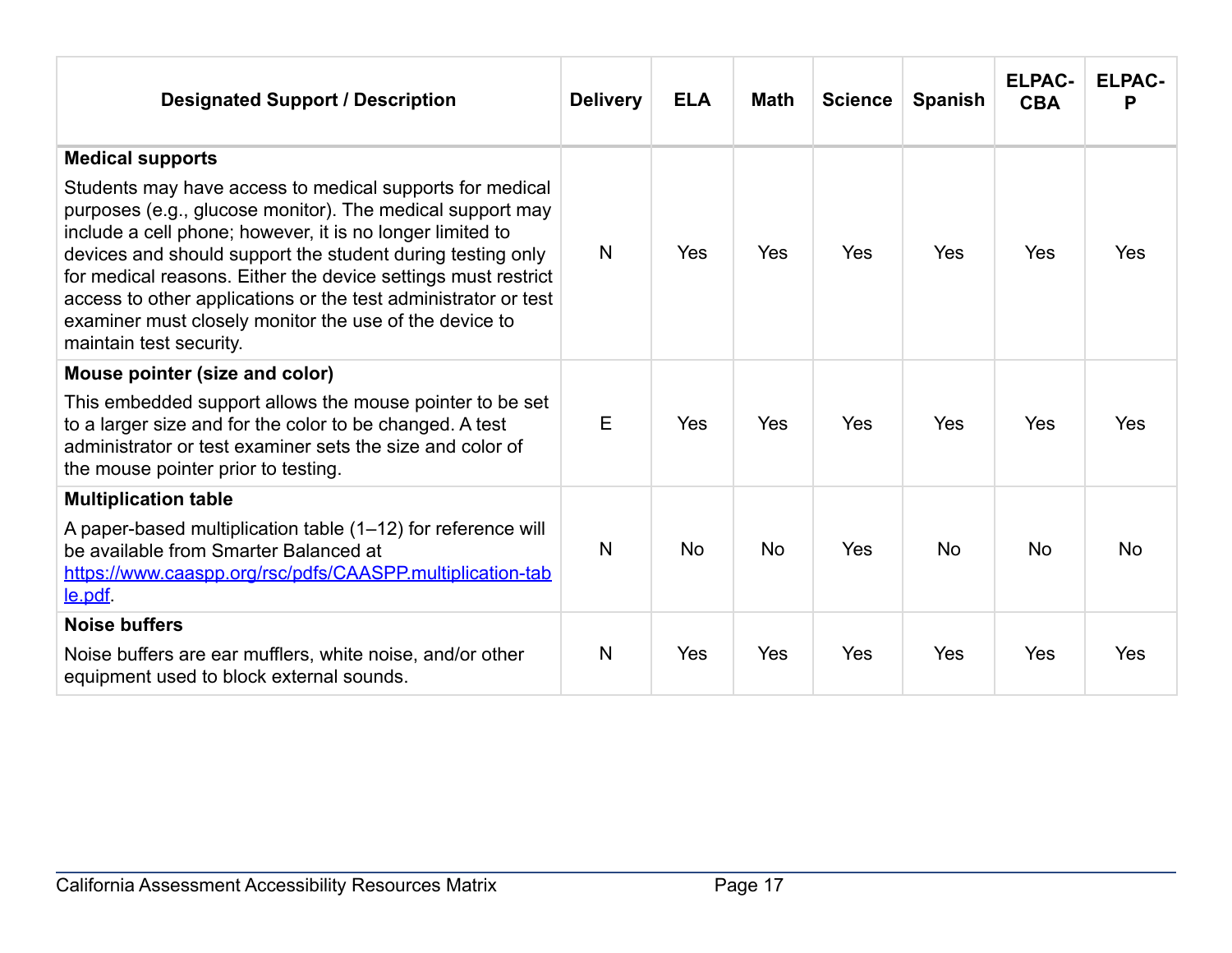| <b>Designated Support / Description</b>                                                                                                                                                                                                                | <b>Delivery</b> | <b>ELA</b> | <b>Math</b> | <b>Science</b> | <b>Spanish</b> | <b>ELPAC-</b><br><b>CBA</b> | <b>ELPAC-</b><br>P |
|--------------------------------------------------------------------------------------------------------------------------------------------------------------------------------------------------------------------------------------------------------|-----------------|------------|-------------|----------------|----------------|-----------------------------|--------------------|
| Pause or replay audio-Listening domain                                                                                                                                                                                                                 |                 |            |             |                |                |                             |                    |
| Students who may need the audio to slow down or stop<br>momentarily may have the stimuli of the audio presentation<br>in the Listening domain paused or replayed during the<br>administration of the test questions.                                   | B               | <b>No</b>  | <b>No</b>   | <b>No</b>      | <b>No</b>      | Yes                         | Yes                |
| For CAASPP, when audio is present in an item, the ability<br>to pause or replay audio is automatically provided.                                                                                                                                       |                 |            |             |                |                |                             |                    |
| Pause or replay audio-Speaking domain                                                                                                                                                                                                                  |                 |            |             |                |                |                             |                    |
| Students who may need the audio to slow down or stop<br>momentarily may have the audio presentation in the<br>Speaking domain paused or replayed during the<br>administration of the test questions in the Summarize an<br>Academic Presentation task. | B               | <b>No</b>  | <b>No</b>   | <b>No</b>      | <b>No</b>      | Yes                         | Yes                |
| <b>Print on demand</b>                                                                                                                                                                                                                                 |                 |            |             |                |                |                             |                    |
| Paper copies of passages/stimuli and/or items are printed<br>for students. To establish this setting, contact the California<br>Technical Assistance Center (CalTAC) at caltac@ets.org.                                                                | $\mathsf{N}$    | <b>No</b>  | <b>No</b>   | <b>No</b>      | <b>No</b>      | Yes                         | <b>No</b>          |
| For ELPAC, this resource is a designated support. For<br>CAASPP, refer to the Print on demand accommodation.                                                                                                                                           |                 |            |             |                |                |                             |                    |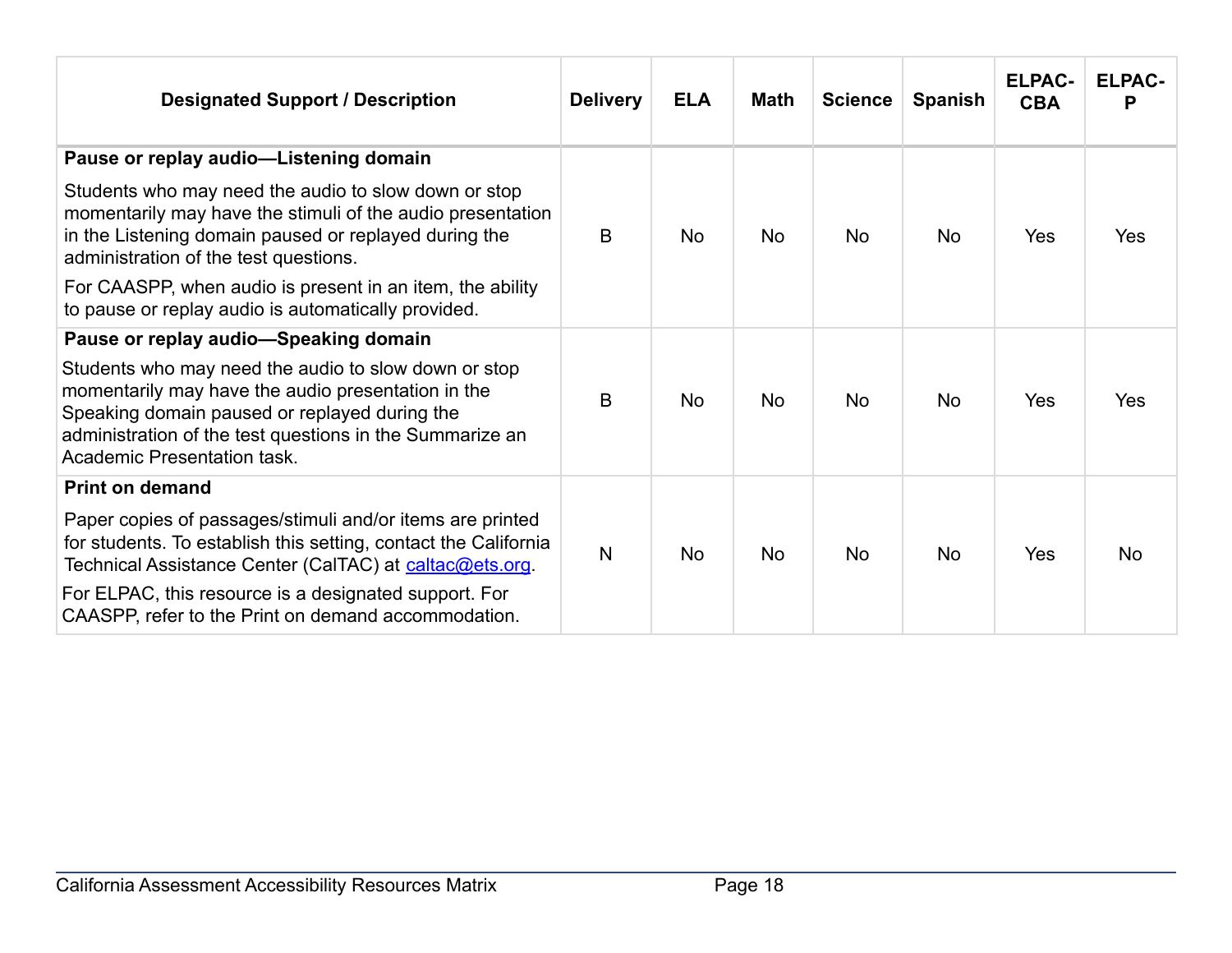| <b>Designated Support / Description</b>                                                                                                                                                                                                                                                                                                                                                                                                                                                                                                                                                                                                                                                                      | <b>Delivery</b> | <b>ELA</b>     | <b>Math</b> | <b>Science</b> | <b>Spanish</b> | <b>ELPAC-</b><br><b>CBA</b> | <b>ELPAC-</b><br>P      |
|--------------------------------------------------------------------------------------------------------------------------------------------------------------------------------------------------------------------------------------------------------------------------------------------------------------------------------------------------------------------------------------------------------------------------------------------------------------------------------------------------------------------------------------------------------------------------------------------------------------------------------------------------------------------------------------------------------------|-----------------|----------------|-------------|----------------|----------------|-----------------------------|-------------------------|
| <b>Read aloud</b>                                                                                                                                                                                                                                                                                                                                                                                                                                                                                                                                                                                                                                                                                            |                 |                |             |                |                |                             |                         |
| Text is read aloud to the student by a trained and qualified<br>person who follows the administration guidelines for the<br>ELPAC or the read aloud protocol for the CAASPP<br>(https://portal.smarterbalanced.org/library/en/read-aloud-gu<br>idelines.pdf). All or portions of the content may be read<br>aloud.<br>For math and science Spanish stacked-dual language<br>translation, refer to Read Aloud Spanish Guidelines at<br>https://portal.smarterbalanced.org/library/en/read-aloud-gui<br>delines-in-spanish.pdf<br>This resource is a designated support for all ELA and CSA<br>items, and not for reading passages. Refer to the read<br>aloud accommodation for ELA and CSA reading passages. | N               | Yes<br>(items) | Yes         | Yes            | Yes<br>(items) | Yes<br>(writing)            | <b>Yes</b><br>(writing) |
| <b>Science charts</b>                                                                                                                                                                                                                                                                                                                                                                                                                                                                                                                                                                                                                                                                                        |                 |                |             |                |                |                             |                         |
| Students receive state-approved paper versions of the<br>science charts (i.e., periodic table of the elements and<br>reference sheets), available for students in grade 8 and<br>high school.                                                                                                                                                                                                                                                                                                                                                                                                                                                                                                                | N               | <b>No</b>      | <b>No</b>   | Yes            | <b>No</b>      | <b>No</b>                   | <b>No</b>               |
| <b>Scribe</b>                                                                                                                                                                                                                                                                                                                                                                                                                                                                                                                                                                                                                                                                                                |                 |                |             |                |                |                             |                         |
| Students dictate their responses to a person who records<br>verbatim what they dictate. The scribe must be trained and<br>qualified and must follow the scribing protocol at<br>https://portal.smarterbalanced.org/library/en/scribing-protoc<br>ol.pdf<br>This resource is a designated support for all items except<br>the ELA performance task full write and the ELPAC. Refer<br>to the scribe accommodation for ELA writing and the<br>ELPAC.                                                                                                                                                                                                                                                           | $\mathsf{N}$    | Yes            | Yes         | <b>Yes</b>     | Yes            | <b>No</b>                   | <b>No</b>               |
|                                                                                                                                                                                                                                                                                                                                                                                                                                                                                                                                                                                                                                                                                                              |                 |                |             |                |                |                             |                         |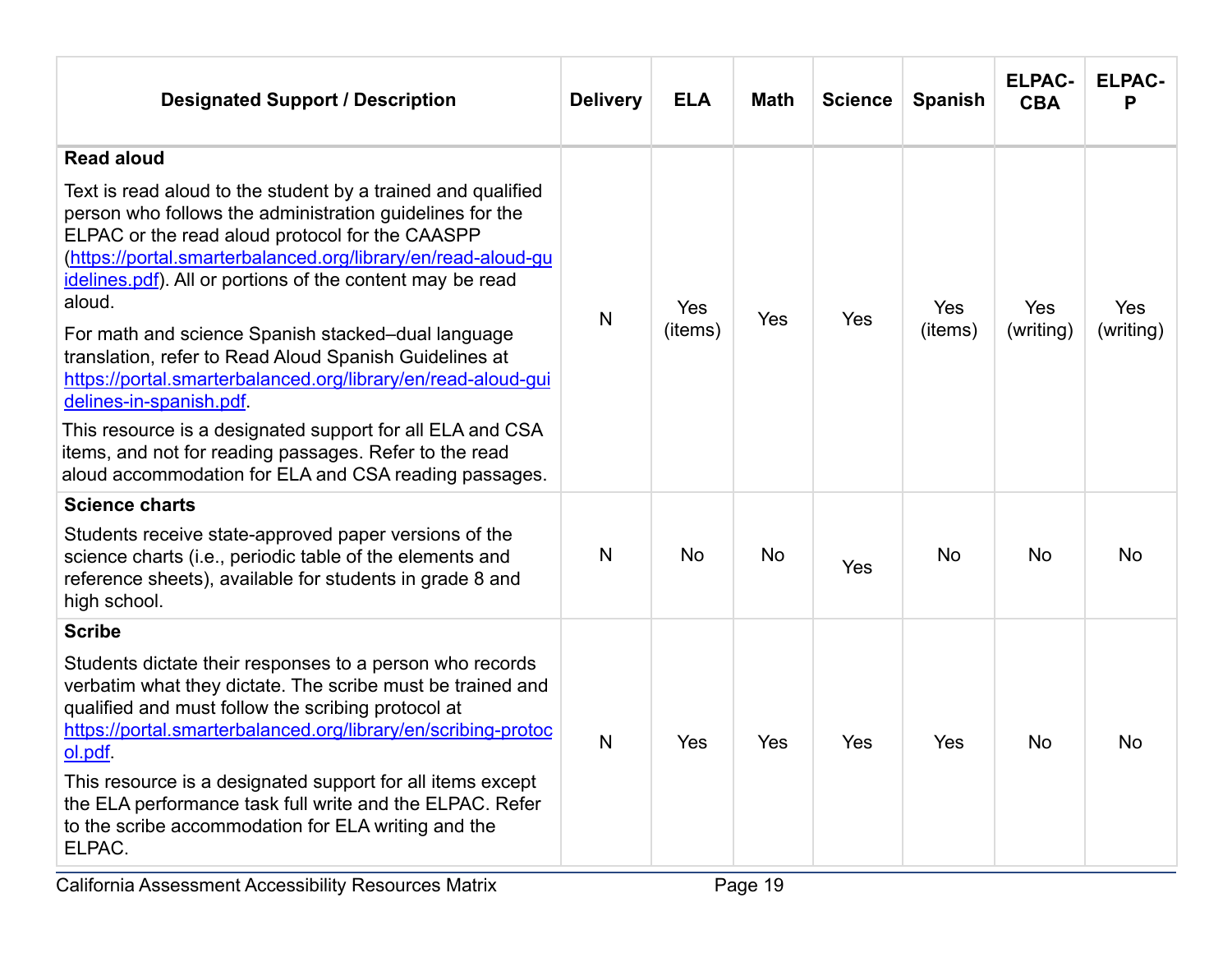| <b>Designated Support / Description</b>                                                                                                                                                                                                                                           | <b>Delivery</b> | <b>ELA</b> | <b>Math</b> | <b>Science</b> | <b>Spanish</b> | <b>ELPAC-</b><br><b>CBA</b> | <b>ELPAC-</b><br>P |
|-----------------------------------------------------------------------------------------------------------------------------------------------------------------------------------------------------------------------------------------------------------------------------------|-----------------|------------|-------------|----------------|----------------|-----------------------------|--------------------|
| <b>Separate setting</b>                                                                                                                                                                                                                                                           |                 |            |             |                |                |                             |                    |
| Test location is altered so the student is tested in a setting<br>different from that made available for most students.<br>Separate setting may also include most beneficial time,<br>special lighting or acoustics, and adaptive furniture.                                      | N               | Yes        | <b>Yes</b>  | Yes            | Yes            | Yes                         | Yes                |
| <b>Simplified test directions</b>                                                                                                                                                                                                                                                 |                 |            |             |                |                |                             |                    |
| The test administrator simplifies or paraphrases the test<br>directions found in the Test Administration Manual, Refer<br>to the Guidelines for Simplified Test Directions at<br>https://portal.smarterbalanced.org/library/en/quidelines-for-<br>simplified-test-directions.pdf. | N               | Yes        | <b>Yes</b>  | Yes            | <b>Yes</b>     | Yes                         | Yes                |
| <b>Streamline</b>                                                                                                                                                                                                                                                                 |                 |            |             |                |                |                             |                    |
| This designated support provides a streamlined interface<br>of the test in an alternate, simplified format in which the<br>items are displayed below the stimuli.                                                                                                                 | E               | Yes        | Yes         | Yes            | Yes            | Yes                         | <b>No</b>          |
| <b>Text-to-speech</b>                                                                                                                                                                                                                                                             |                 |            |             |                |                |                             |                    |
| Text, including student responses, is read aloud to the<br>student via embedded text-to-speech technology. The<br>student is able to control the speed as well as the volume<br>of the voice.                                                                                     | E               | Yes        | Yes         | Yes            | <b>Yes</b>     | <b>No</b>                   | <b>No</b>          |
| For ELA and the CSA, this resource is a designated<br>support for stimuli and items, but not for reading passages.                                                                                                                                                                |                 | (items)    |             |                | (items)        |                             |                    |
| For ELA and CSA reading passages and the ELPAC<br>listening, speaking and writing domains, refer to the<br>text-to-speech accommodation.                                                                                                                                          |                 |            |             |                |                |                             |                    |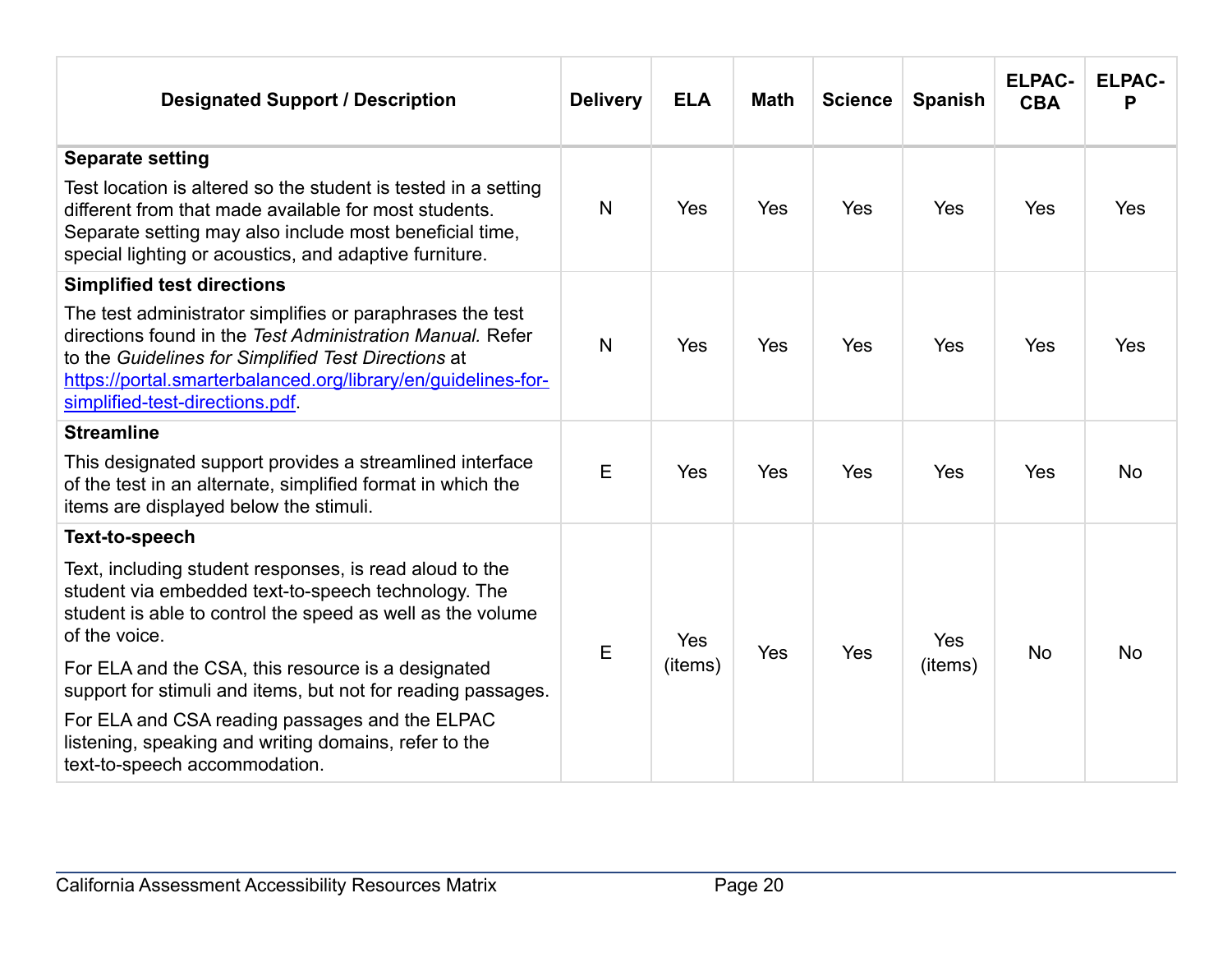| <b>Designated Support / Description</b>                                                                                                                                                                                                                                                                                                                                          | <b>Delivery</b> | <b>ELA</b> | <b>Math</b> | <b>Science</b> | <b>Spanish</b> | <b>ELPAC-</b><br><b>CBA</b> | <b>ELPAC-</b><br>Р |
|----------------------------------------------------------------------------------------------------------------------------------------------------------------------------------------------------------------------------------------------------------------------------------------------------------------------------------------------------------------------------------|-----------------|------------|-------------|----------------|----------------|-----------------------------|--------------------|
| <b>Translated test directions (embedded)</b>                                                                                                                                                                                                                                                                                                                                     |                 |            |             |                |                |                             |                    |
| Translation of test directions is a language support<br>available prior to beginning the actual test items. Students<br>are presented with test directions in a language other than<br>English.                                                                                                                                                                                  | E               | <b>No</b>  | Yes         | <b>No</b>      | <b>No</b>      | <b>No</b>                   | <b>No</b>          |
| As an embedded designated support, translated test<br>directions are automatically a part of the Spanish<br>stacked-dual language translations designated support.                                                                                                                                                                                                               |                 |            |             |                |                |                             |                    |
| Because the CAAs are administered in a one-on-one<br>setting, this resource is not applicable to the CAAs.                                                                                                                                                                                                                                                                       |                 |            |             |                |                |                             |                    |
| <b>Translated test directions (non-embedded)</b>                                                                                                                                                                                                                                                                                                                                 |                 |            |             |                |                |                             |                    |
| Translation of test directions is a language support<br>available prior to beginning the actual test items. Students<br>are presented with test directions in a language other than<br>English.                                                                                                                                                                                  |                 |            |             |                |                |                             |                    |
| As a non-embedded designated support, PDFs of<br>directions translated in each of the languages currently<br>supported are available. A bilingual adult can read to the<br>student. (Refer to the CAASPP Accessibility Guide on the<br>Student Accessibility Resources and Test Settings web<br>page at<br>https://www.caaspp.org/ta-resources/accessibility/index.ht<br>$ml$ ). | N               | Yes        | Yes         | Yes            | <b>No</b>      | Yes                         | Yes                |
| For ELPAC, students who are deaf or hard of hearing and<br>who typically use ASL or Manually Coded English can<br>have the test directions signed to them.                                                                                                                                                                                                                       |                 |            |             |                |                |                             |                    |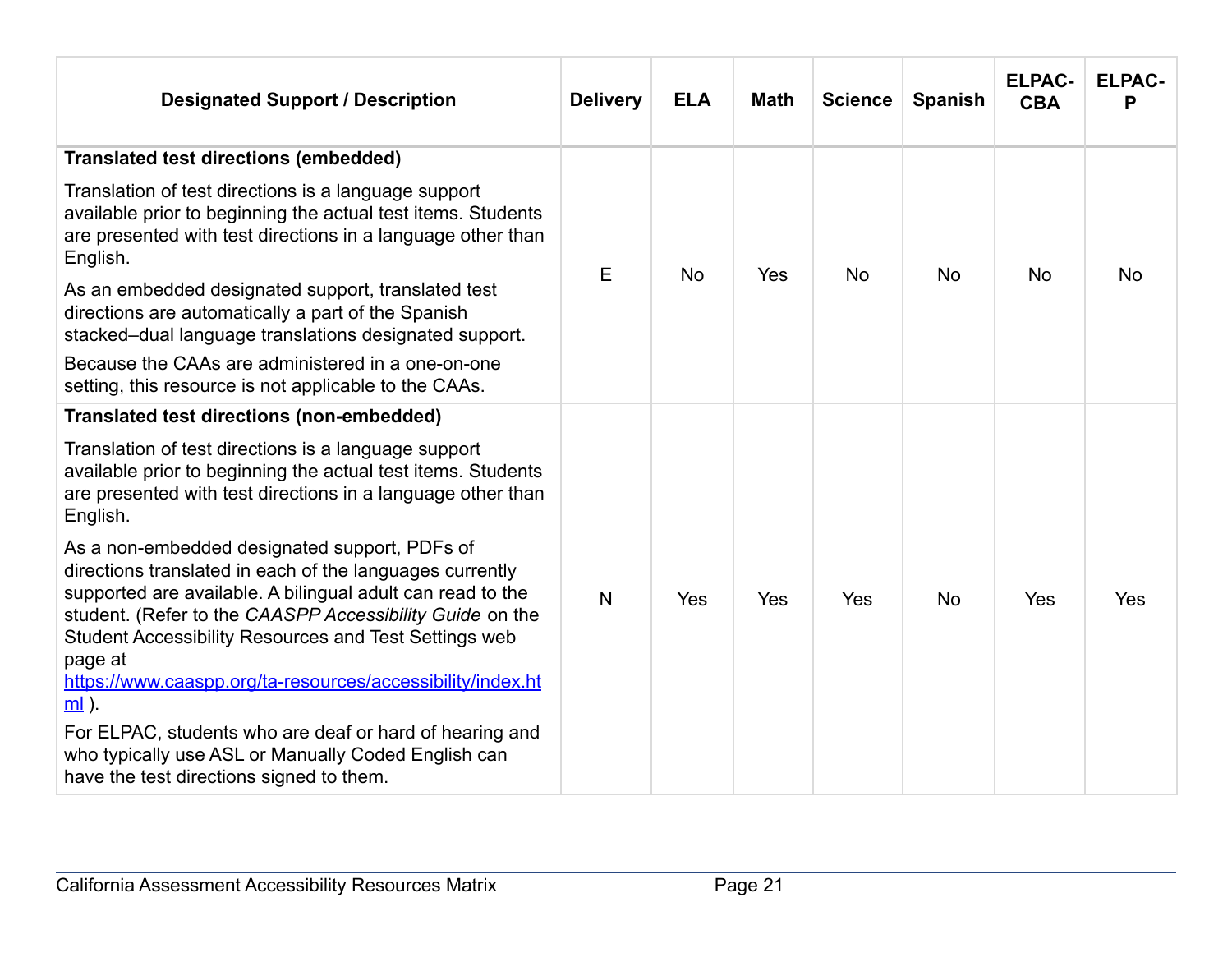| <b>Designated Support / Description</b>                                                                                                                                                                                                                                                                                  | <b>Delivery</b> | <b>ELA</b> | <b>Math</b> | <b>Science</b>     | <b>Spanish</b> | <b>ELPAC-</b><br><b>CBA</b> | <b>ELPAC-</b><br>P |  |
|--------------------------------------------------------------------------------------------------------------------------------------------------------------------------------------------------------------------------------------------------------------------------------------------------------------------------|-----------------|------------|-------------|--------------------|----------------|-----------------------------|--------------------|--|
| <b>Translations (glossary)</b>                                                                                                                                                                                                                                                                                           |                 |            |             |                    |                |                             |                    |  |
| Translated glossaries are a language support. The<br>translated glossaries are provided for selected<br>construct-irrelevant terms.                                                                                                                                                                                      |                 |            |             |                    |                |                             |                    |  |
| Embedded translations for these terms appear on the<br>computer screen when students select them. Students with<br>the language glossary setting enabled can view the<br>translated glossary. Students also can select the audio<br>icon next to the glossary term and listen to the audio<br>recording of the glossary. | B               |            |             |                    | Yes            | <b>No</b>                   |                    |  |
| Non-embedded translation glossaries are available for<br>math only through Consortium-provided PDFs, in which the<br>glossary terms are listed by item and include the English<br>term and its translated equivalent.                                                                                                    |                 | <b>No</b>  | Yes         | $(E \text{ only})$ |                | <b>No</b>                   | <b>No</b>          |  |
| Because the CAAs are administered in a one-on-one<br>setting, this resource is not applicable to the CAAs.                                                                                                                                                                                                               |                 |            |             |                    |                |                             |                    |  |
| For math and science, this resource is a designated<br>support. For CSA, refer to the translations (glossary)<br>universal tool                                                                                                                                                                                          |                 |            |             |                    |                |                             |                    |  |
| <b>Translations (Spanish stacked–dual language)</b>                                                                                                                                                                                                                                                                      |                 |            |             |                    |                |                             |                    |  |
| Stacked translations are a language support. Stacked<br>translations provide the full translation of each test item<br>above the original item in English.                                                                                                                                                               |                 |            |             |                    |                |                             |                    |  |
| For the CAST, some item responses are provided in either<br>English only or Spanish only.                                                                                                                                                                                                                                | Е               | No         | Yes         | Yes                | No             | No                          | No                 |  |
| Because the CAAs are administered in a one-on-one<br>setting, this resource is not applicable to the CAAs.                                                                                                                                                                                                               |                 |            |             |                    |                |                             |                    |  |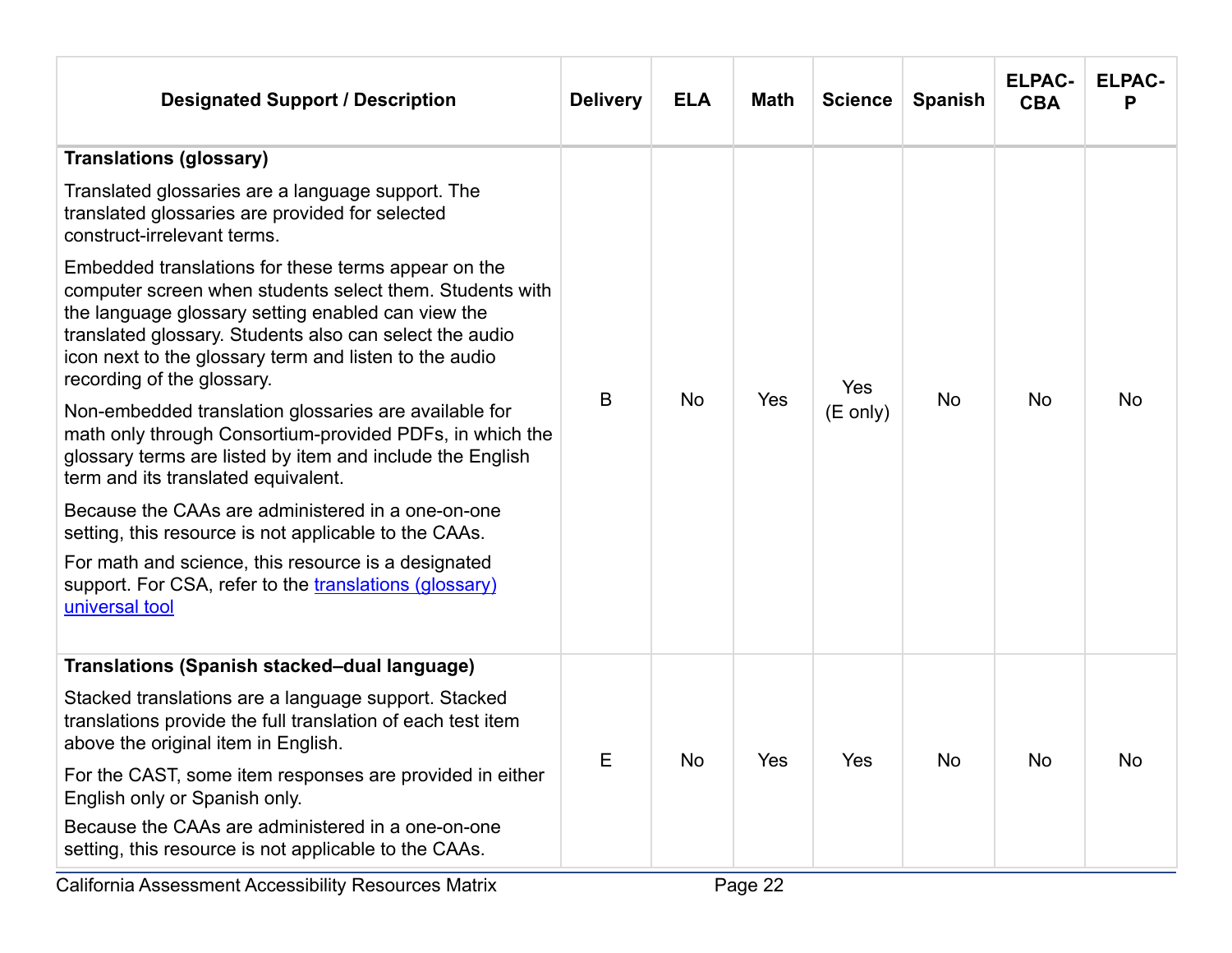| <b>Designated Support / Description</b>                                                                                                                                                     | <b>Delivery</b> | <b>ELA</b> | <b>Math</b> | <b>Science</b> | <b>Spanish</b> | <b>ELPAC-</b><br><b>CBA</b> | <b>ELPAC-</b><br>P |
|---------------------------------------------------------------------------------------------------------------------------------------------------------------------------------------------|-----------------|------------|-------------|----------------|----------------|-----------------------------|--------------------|
| Turn off any universal tool(s)<br>This designated support is the disabling of any universal<br>tools that might be distracting or that students do not need<br>to use or are unable to use. | Е               | Yes        | Yes         | Yes            | Yes            | Yes                         | <b>No</b>          |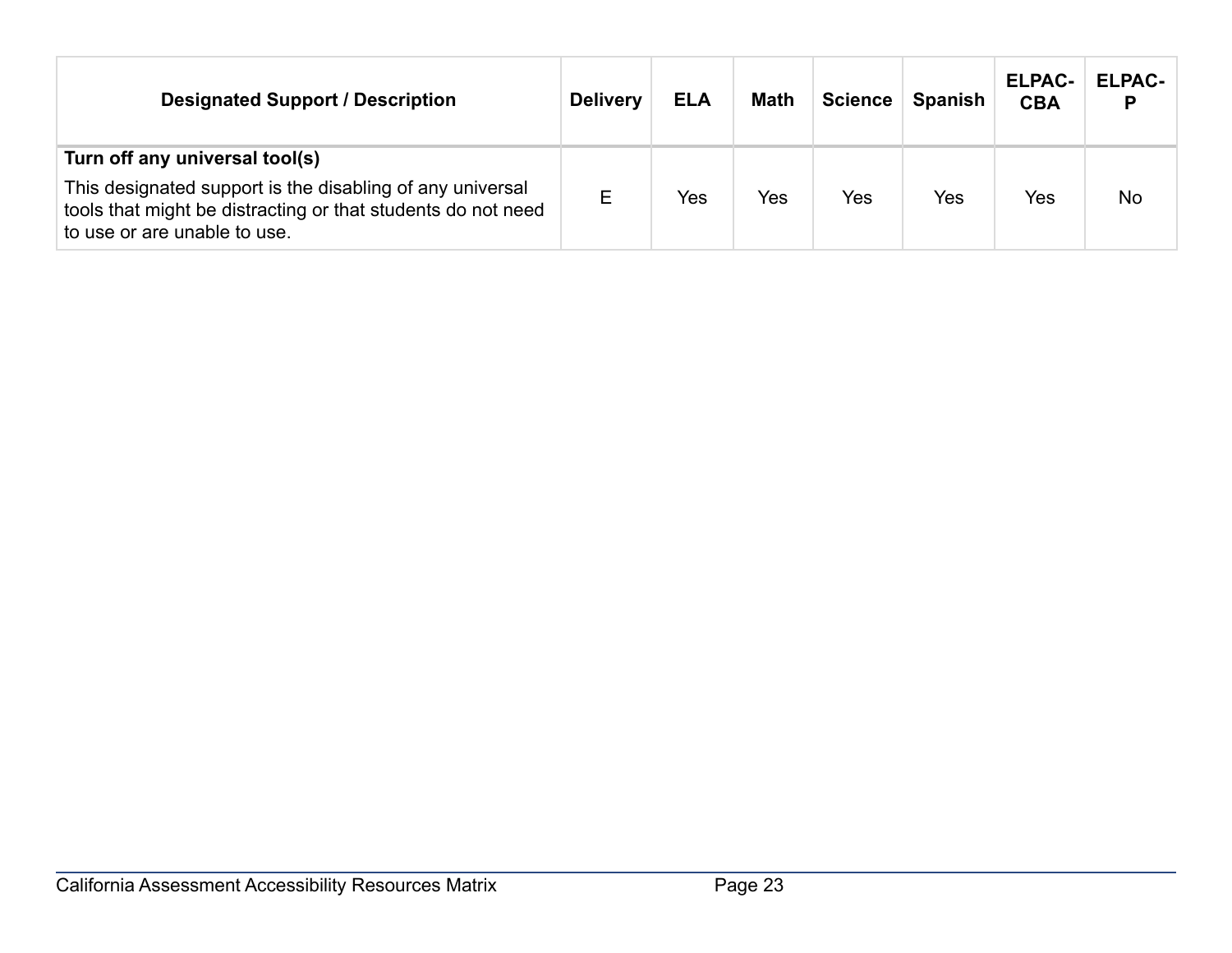<span id="page-23-0"></span>

|                                                                                                                                                                                                                                            |                 |            |             |                |                | <b>ELPAC</b> | <b>ELPAC-</b> |
|--------------------------------------------------------------------------------------------------------------------------------------------------------------------------------------------------------------------------------------------|-----------------|------------|-------------|----------------|----------------|--------------|---------------|
| <b>Accommodation / Description</b>                                                                                                                                                                                                         | <b>Delivery</b> | <b>ELA</b> | <b>Math</b> | <b>Science</b> | <b>Spanish</b> | $-CBA$       | P             |
| 100s number table                                                                                                                                                                                                                          |                 |            |             |                |                |              |               |
| A paper-based number table (1-100) for reference in all<br>grades is available from Smarter Balanced<br>(https://www.caaspp.org/rsc/pdfs/CAASPP.hundreds-number-<br>table.pdf).                                                            | N               | <b>No</b>  | Yes         | <b>No</b>      | <b>No</b>      | <b>No</b>    | <b>No</b>     |
| <b>Abacus</b>                                                                                                                                                                                                                              |                 |            |             |                |                |              |               |
| This accommodation may be used in place of scratch paper<br>for students who typically use an abacus.                                                                                                                                      | N               | <b>No</b>  | Yes         | Yes            | <b>No</b>      | <b>No</b>    | <b>No</b>     |
| Alternate response options                                                                                                                                                                                                                 |                 |            |             |                |                |              |               |
| Alternate response options include, but are not limited to,<br>adapted keyboards, large keyboards, Sticky Keys, Mouse<br>Keys, FilterKeys, adapted mouse, touch screen, head wand,<br>and switches.                                        | N               | Yes        | Yes         | Yes            | Yes            | Yes          | Yes           |
| For the ELPAC-P, student responses must be transcribed in<br>the Answer Book by the test examiner or scribe.                                                                                                                               |                 |            |             |                |                |              |               |
| <b>American Sign Language (ASL)</b>                                                                                                                                                                                                        |                 |            |             |                |                |              |               |
| For the embedded resource, test content is translated into<br>ASL video. A person who is an ASL signer and the signed<br>test content are viewed on the same screen. The student<br>may view portions of the ASL video as often as needed. | E               | Yes        | Yes         | Yes            | <b>No</b>      | Yes          | <b>No</b>     |
| Because the CAAs are administered in a one-on-one setting,<br>this resource is not applicable to the CAAs.                                                                                                                                 |                 |            |             |                |                |              |               |
| This resource is not available on the Alternate ELPAC as an<br>embedded resource.                                                                                                                                                          |                 |            |             |                |                |              |               |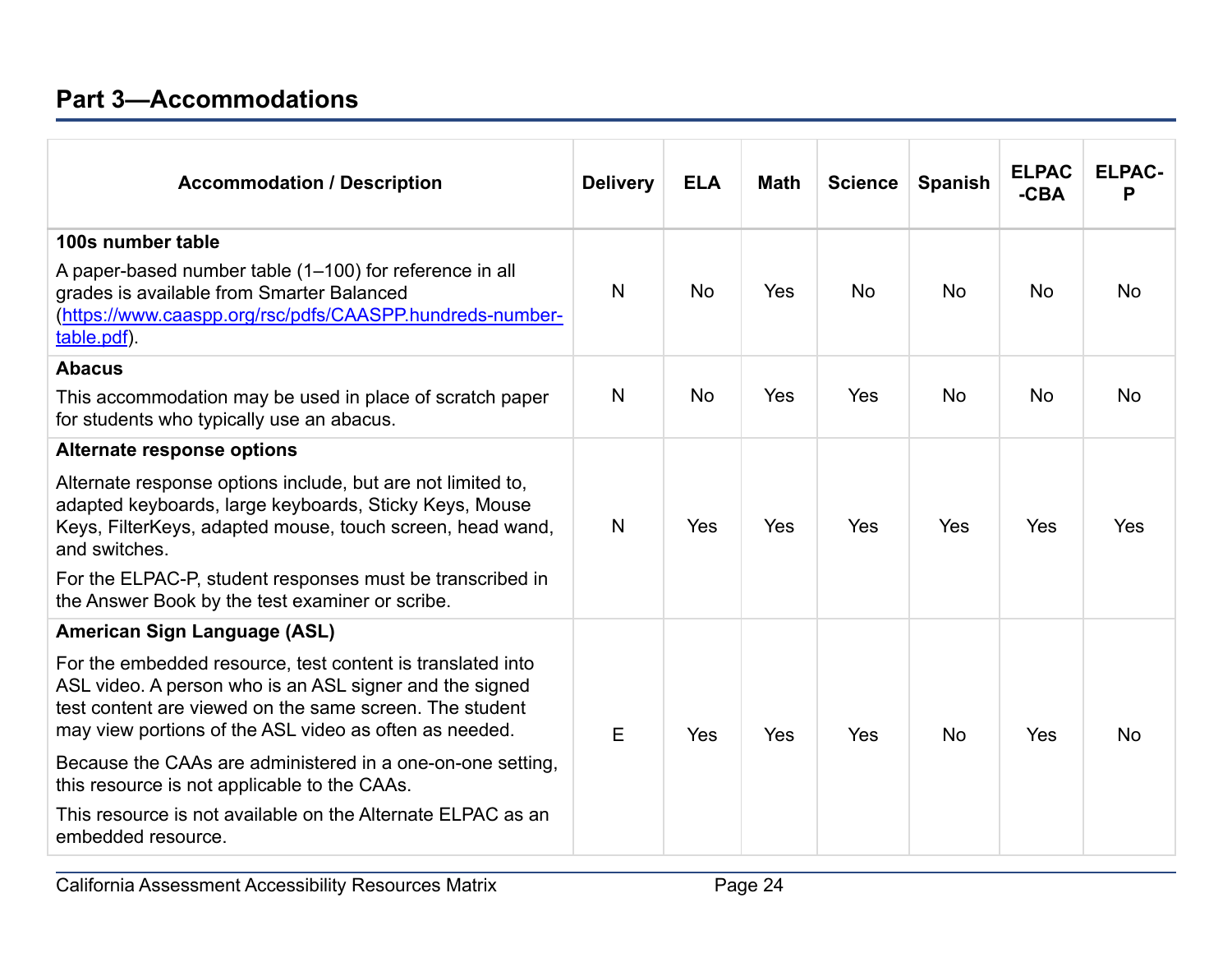| <b>Accommodation / Description</b>                                                                                                                                                                                                                                                                                                                            | <b>Delivery</b> | <b>ELA</b> | <b>Math</b> | <b>Science</b> | <b>Spanish</b> | <b>ELPAC</b><br>$-CBA$ | <b>ELPAC-</b><br>P |
|---------------------------------------------------------------------------------------------------------------------------------------------------------------------------------------------------------------------------------------------------------------------------------------------------------------------------------------------------------------|-----------------|------------|-------------|----------------|----------------|------------------------|--------------------|
| American Sign Language (ASL) or Manually Coded<br><b>English</b>                                                                                                                                                                                                                                                                                              |                 |            |             |                |                |                        |                    |
| For the non-embedded ELPAC resource, ASL or Manually<br>Coded English may be used for the presentation of and<br>students' responses to the test questions.                                                                                                                                                                                                   | N               | <b>No</b>  | <b>No</b>   | <b>No</b>      | <b>No</b>      | <b>No</b>              | Yes                |
| Audio transcript (includes braille transcript)                                                                                                                                                                                                                                                                                                                |                 |            |             |                |                |                        |                    |
| Some students who are deaf or hard of hearing (DHH) may<br>have difficulty hearing the listening portion of the passage<br>and may not have enough functional vision to read the closed<br>captioning provided for the passage. These students, who<br>are visually impaired or blind and DHH and who use braille,<br>may have access to braille transcripts. | Е               | Yes        | <b>No</b>   | Yes            | Yes            | Yes                    | <b>No</b>          |
| For ELA, this resource is for listening portions of the test.                                                                                                                                                                                                                                                                                                 |                 |            |             |                |                |                        |                    |
| The CAST does not include any listening portion or audio.                                                                                                                                                                                                                                                                                                     |                 |            |             |                |                |                        |                    |
| For CSA, this resource is in Spanish for listening passages.                                                                                                                                                                                                                                                                                                  |                 |            |             |                |                |                        |                    |
| Because the CAAs are administered in a one-on-one setting,<br>this resource is not applicable to the CAAs.                                                                                                                                                                                                                                                    |                 |            |             |                |                |                        |                    |
| Audio transcript (includes braille transcript)                                                                                                                                                                                                                                                                                                                |                 |            |             |                |                |                        |                    |
| For the non-embedded ELPAC resource, this includes the<br>use of written scripts by a test examiner for students for<br>whom streamed audio is not available. The use of this<br>accommodation may result in the need for additional overall<br>time for the student to complete the assessment.                                                              | $\mathsf{N}$    | <b>No</b>  | <b>No</b>   | <b>No</b>      | <b>No</b>      | <b>No</b>              | Yes                |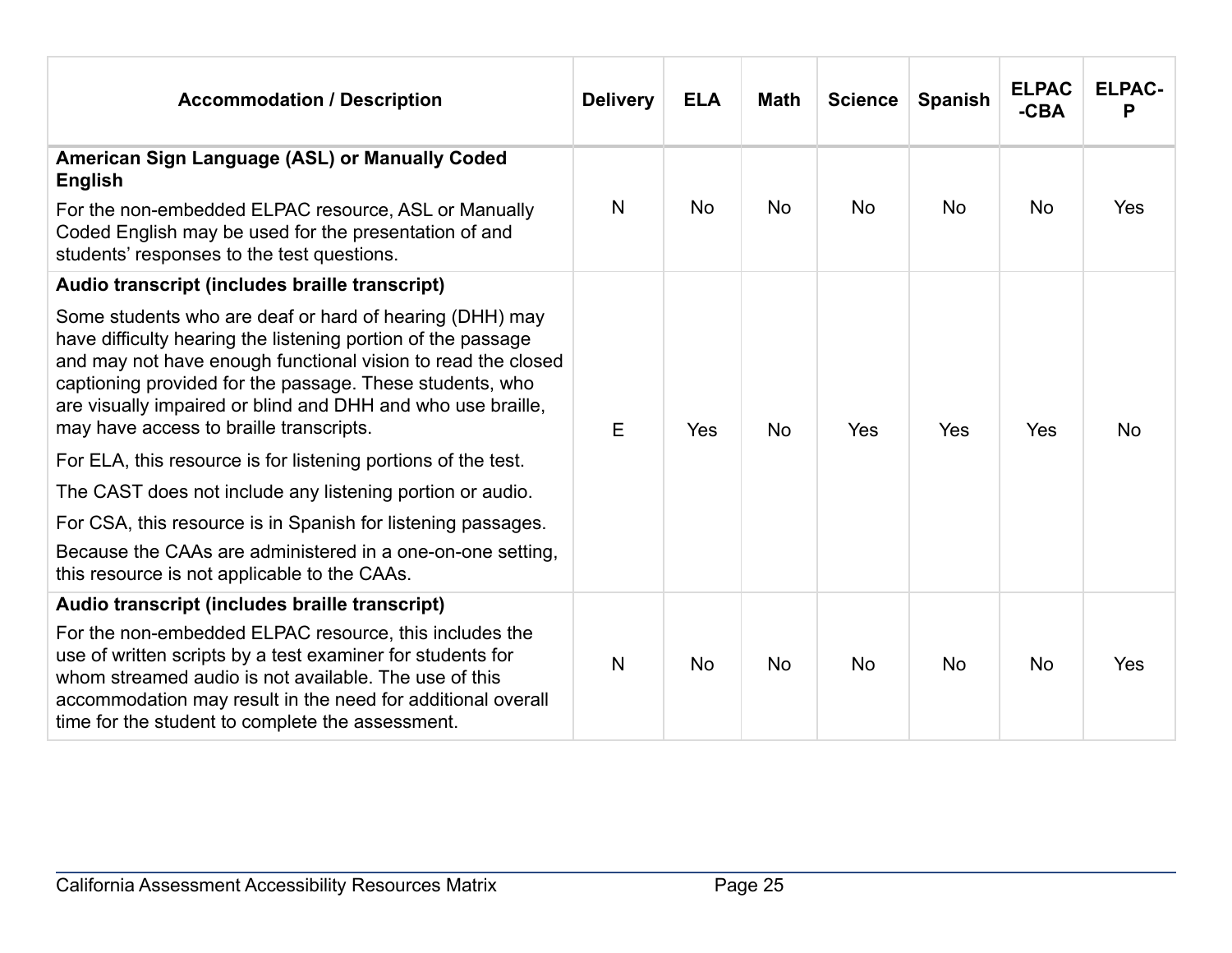| <b>Accommodation / Description</b>                                                                                                                                                                                                                                                                                                                                                                                              | <b>Delivery</b> | <b>ELA</b> | <b>Math</b> | <b>Science</b> | <b>Spanish</b> | <b>ELPAC</b><br>$-CBA$ | <b>ELPAC-</b><br>P |
|---------------------------------------------------------------------------------------------------------------------------------------------------------------------------------------------------------------------------------------------------------------------------------------------------------------------------------------------------------------------------------------------------------------------------------|-----------------|------------|-------------|----------------|----------------|------------------------|--------------------|
| <b>Braille</b>                                                                                                                                                                                                                                                                                                                                                                                                                  |                 |            |             |                |                |                        |                    |
| This resource is a raised-dot code that individuals read with<br>the fingertips. Graphic material (e.g., maps, charts, graphs,<br>diagrams, and illustrations) is presented in a raised format<br>(paper or thermoform), called tactile graphics. Contracted<br>and non-contracted braille is available; Nemeth and UEB<br>Technical code(s) are available for math. The embedded<br>resource is both embossed and refreshable. |                 |            |             |                |                |                        |                    |
| To request the CAST tactile package, or the braille hybrid<br>adaptive test for math, email CalTAC at caltac@ets.org.                                                                                                                                                                                                                                                                                                           | B               | Yes        | Yes         | Yes            | Yes            | Yes                    | Yes<br>$(N-$ only) |
| Paper-pencil tests are available if students cannot access<br>the needed assistive technology for refreshable braille<br>presentation and embossers for the administration of the<br>computer-based CAASPP or ELPAC tests.                                                                                                                                                                                                      |                 |            |             |                |                |                        |                    |
| Because the CAAs are administered in a one-on-one setting,<br>this resource is not applicable to the CAAs. In addition, this<br>resource is not available on the Alternate ELPAC as an<br>embedded resource.                                                                                                                                                                                                                    |                 |            |             |                |                |                        |                    |
| <b>Breaks</b>                                                                                                                                                                                                                                                                                                                                                                                                                   |                 |            |             |                |                |                        |                    |
| Extended breaks in the middle of a domain-level test<br>administration are allowed as an accommodation for students<br>with disabilities who have a documented need.                                                                                                                                                                                                                                                            | N               | <b>No</b>  | <b>No</b>   | <b>No</b>      | <b>No</b>      | Yes                    | Yes                |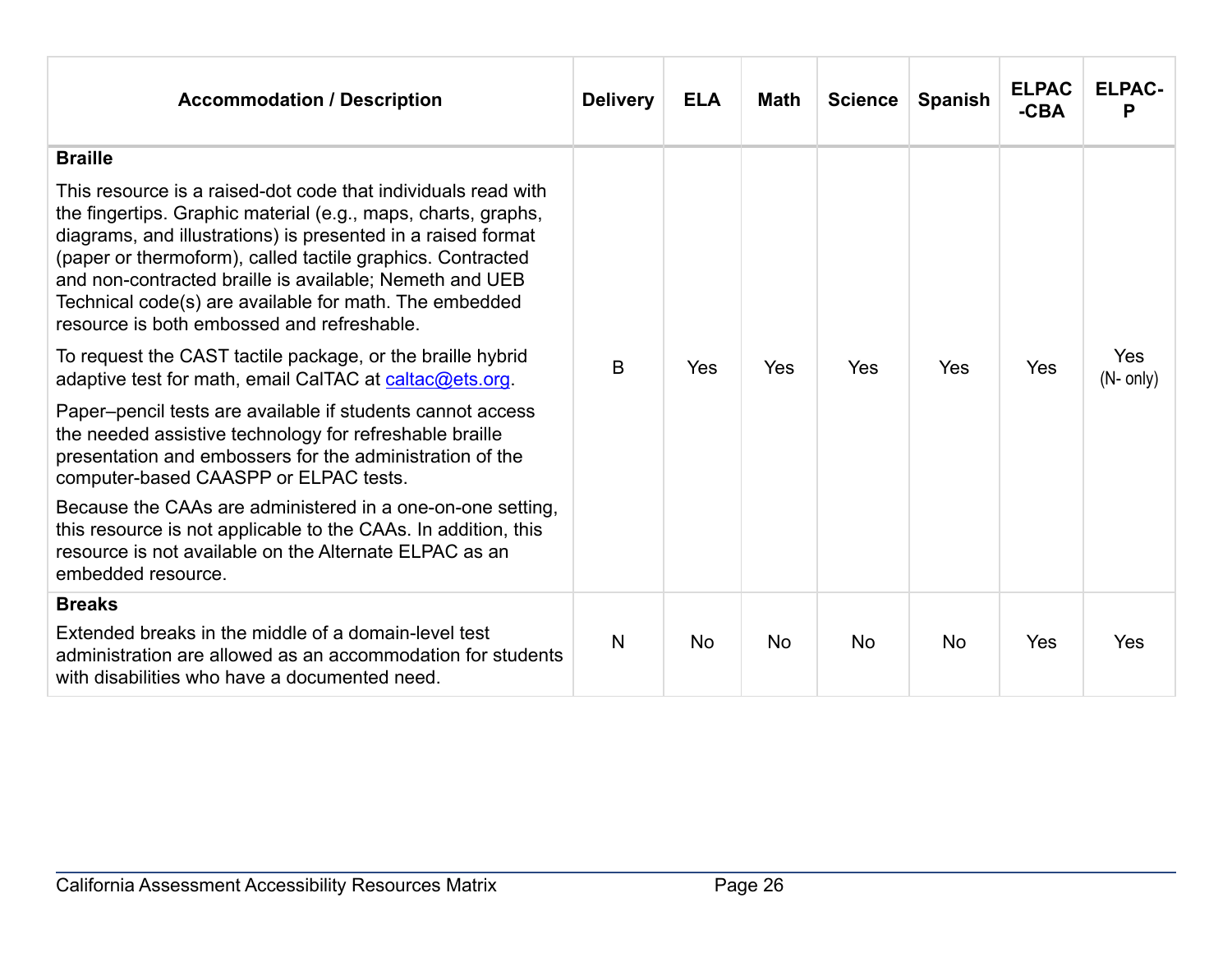| <b>Accommodation / Description</b>                                                                                                                                                                                   | <b>Delivery</b> | <b>ELA</b> | <b>Math</b> | <b>Science</b> | <b>Spanish</b> | <b>ELPAC</b><br>$-CBA$ | <b>ELPAC-</b><br>P |
|----------------------------------------------------------------------------------------------------------------------------------------------------------------------------------------------------------------------|-----------------|------------|-------------|----------------|----------------|------------------------|--------------------|
| <b>Calculator</b>                                                                                                                                                                                                    |                 |            |             |                |                |                        |                    |
| For math, this resource is a non-embedded calculator for<br>students needing a special calculator, such as a braille<br>calculator or a talking calculator, currently unavailable within<br>the assessment platform. | N               | <b>No</b>  | Yes         | <b>No</b>      | <b>No</b>      | <b>No</b>              | <b>No</b>          |
| This math accommodation is available for allowed items in<br>grades 6-8 and grade 11.                                                                                                                                |                 |            |             |                |                |                        |                    |
| <b>Closed captioning</b>                                                                                                                                                                                             |                 |            |             |                |                |                        |                    |
| Printed text that appears on the computer screen as audio<br>materials is presented.                                                                                                                                 |                 |            |             |                |                |                        |                    |
| The CAST does not include any listening portion or audio.                                                                                                                                                            |                 |            |             |                |                |                        |                    |
| For ELA and CSA, this resource is available only for the<br>listening portion.                                                                                                                                       | E               | Yes        | <b>No</b>   | Yes            | <b>Yes</b>     | Yes                    | <b>No</b>          |
| Because the CAAs are administered in a one-on-one setting,<br>this resource is not applicable to the CAAs. In addition, this<br>resource is not available with the Alternate ELPAC as an<br>embedded resource.       |                 |            |             |                |                |                        |                    |
| Large-print special form                                                                                                                                                                                             |                 |            |             |                |                |                        |                    |
| Large-print special forms are available for ELA, math, CAST,<br>and ELPAC. LEAs must request approval from the California<br>Department of Education (CDE) to qualify for these printed<br>materials.                | N               | Yes        | Yes         | Yes            | <b>No</b>      | <b>No</b>              | Yes                |
| <b>Multiplication table</b>                                                                                                                                                                                          |                 |            |             |                |                |                        |                    |
| For math, a paper-based multiplication table (1-12) for all<br>grades is available from Smarter Balanced for reference<br>(https://www.caaspp.org/rsc/pdfs/CAASPP.multiplication-table<br>.pdf).                     | N               | <b>No</b>  | Yes         | <b>No</b>      | <b>No</b>      | <b>No</b>              | <b>No</b>          |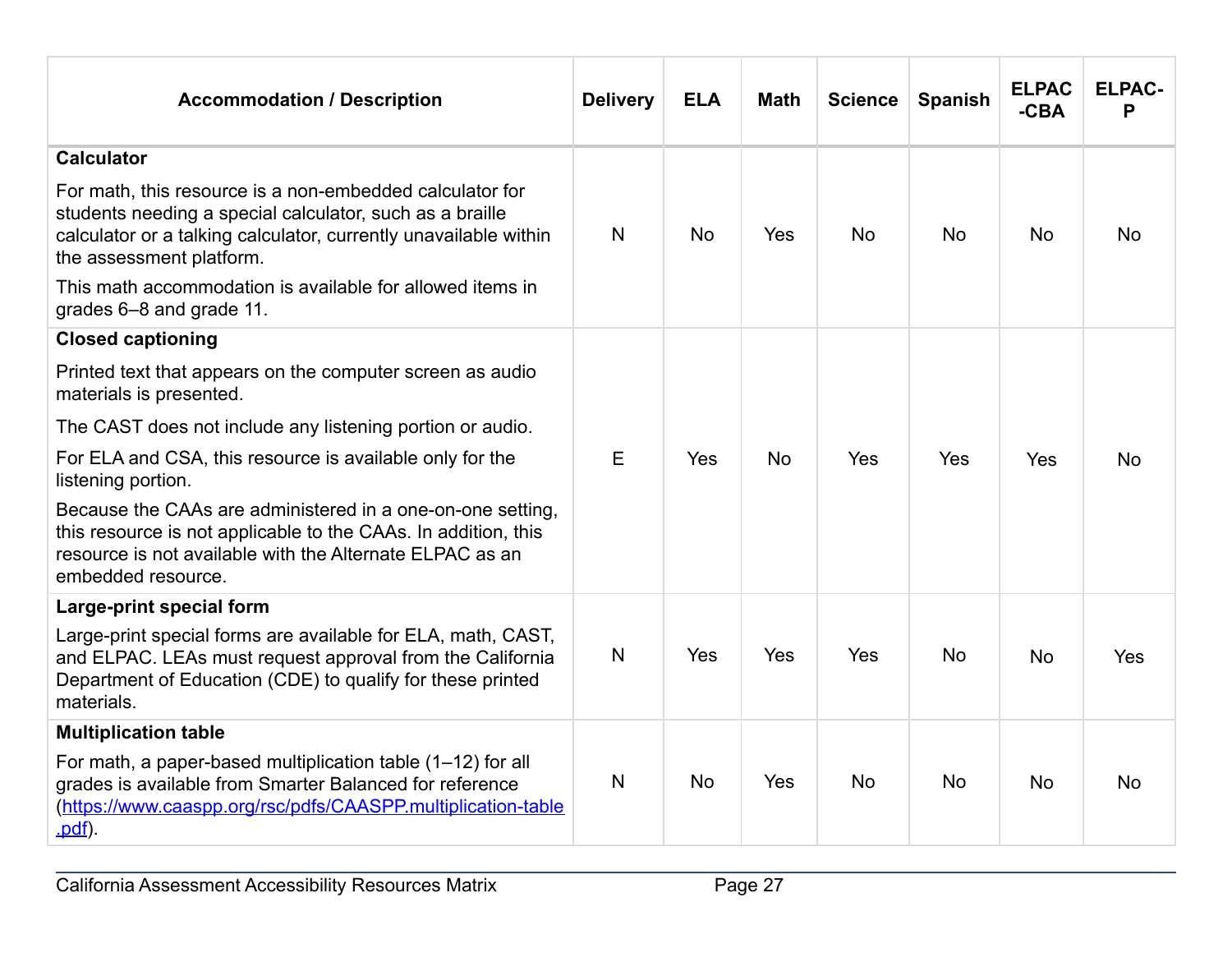| <b>Accommodation / Description</b>                                                                                                                                                                                                                                                       | <b>Delivery</b> | <b>ELA</b> | <b>Math</b> | <b>Science</b> | <b>Spanish</b> | <b>ELPAC</b><br>$-CBA$ | <b>ELPAC-</b><br>P |
|------------------------------------------------------------------------------------------------------------------------------------------------------------------------------------------------------------------------------------------------------------------------------------------|-----------------|------------|-------------|----------------|----------------|------------------------|--------------------|
| <b>Print on demand</b>                                                                                                                                                                                                                                                                   |                 |            |             |                |                |                        |                    |
| Paper copies of passages/stimuli and/or items are printed for<br>students. To establish this setting, email CalTAC at<br>caltac@ets.org.                                                                                                                                                 | N               | Yes        | Yes         | Yes            | Yes            | <b>No</b>              | <b>No</b>          |
| For CAASPP, this resource is an accommodation. For<br>ELPAC, refer to the print on demand designated support.                                                                                                                                                                            |                 |            |             |                |                |                        |                    |
| <b>Read aloud</b>                                                                                                                                                                                                                                                                        |                 |            |             |                |                |                        |                    |
| Text is read aloud to the student by a trained and qualified<br>person who follows the administration guidelines and read<br>aloud protocol (refer to<br>https://portal.smarterbalanced.org/library/en/read-aloud-guide<br>lines.pdf). All or portions of the content may be read aloud. | $\mathsf{N}$    | Yes        | <b>No</b>   | <b>No</b>      | Yes            | <b>No</b>              | <b>No</b>          |
| This resource is an accommodation for ELA and CSA<br>reading passages.                                                                                                                                                                                                                   |                 |            |             |                |                |                        |                    |
| <b>Scribe</b>                                                                                                                                                                                                                                                                            |                 |            |             |                |                |                        |                    |
| Students dictate their responses to a person who records<br>verbatim what they dictate. The scribe must be trained and<br>qualified and must follow the scribing protocol at<br>https://portal.smarterbalanced.org/library/en/scribing-protocol.<br>pdf.                                 | N               | Yes        | <b>No</b>   | <b>No</b>      | Yes            | Yes                    | Yes                |
| This resource is an accommodation for the ELA performance<br>task full write and the CSA writing items.                                                                                                                                                                                  |                 |            |             |                |                |                        |                    |
| For ELPAC, a trained scribe may transcribe the students'<br>responses in the Answer Book or testing interface. The scribe<br>must follow the scribing protocol.                                                                                                                          |                 |            |             |                |                |                        |                    |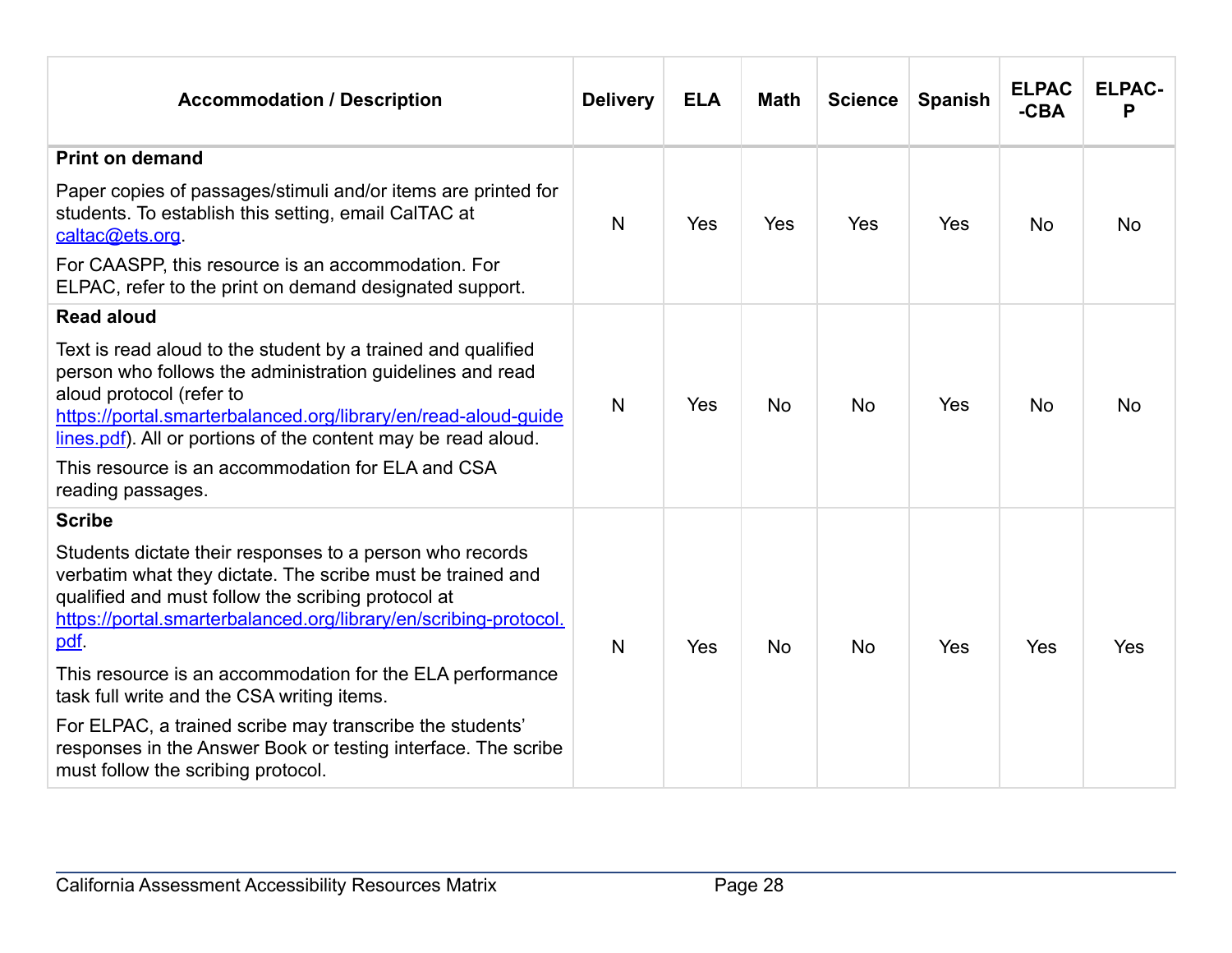| <b>Accommodation / Description</b>                                                                                                                                                                             | <b>Delivery</b> | <b>ELA</b> | <b>Math</b> | <b>Science</b> | <b>Spanish</b> | <b>ELPAC</b><br>$-CBA$ | <b>ELPAC-</b><br>P |
|----------------------------------------------------------------------------------------------------------------------------------------------------------------------------------------------------------------|-----------------|------------|-------------|----------------|----------------|------------------------|--------------------|
| Speech-to-text<br>Voice recognition allows students to use their voices as input                                                                                                                               |                 |            |             |                |                |                        |                    |
| devices to the computer to dictate responses for constructed<br>response items.                                                                                                                                |                 |            |             |                |                |                        |                    |
| Non-Embedded - Students use their own assistive<br>technology devices and voice recognition software.                                                                                                          | B               | <b>Yes</b> | Yes         | Yes            | <b>No</b>      | Yes                    | <b>No</b>          |
| <i>Embedded</i> - The student uses functionality embedded in the<br>test delivery system. External assistive technology devices<br>are not required.                                                           |                 |            |             |                |                |                        |                    |
| Text-to-speech                                                                                                                                                                                                 |                 |            |             |                |                |                        |                    |
| Text, including student responses, is read aloud to the<br>student via embedded text-to-speech technology. The<br>student is able to control the speed as well as the volume of<br>the voice.                  |                 |            |             |                |                |                        |                    |
| For ELA and the CSA, this resource is an accommodation for<br>reading passages.                                                                                                                                | E               | Yes        | <b>No</b>   | <b>No</b>      | Yes            | Yes                    | <b>No</b>          |
| For ELPAC, this resource is an accommodation for the<br>Listening, Speaking, and Writing domains.                                                                                                              |                 |            |             |                |                |                        |                    |
| Because the CAAs are administered in a one-on-one setting,<br>this resource is not applicable to the CAAs. In addition, this<br>resource is not available with the Alternate ELPAC as an<br>embedded resource. |                 |            |             |                |                |                        |                    |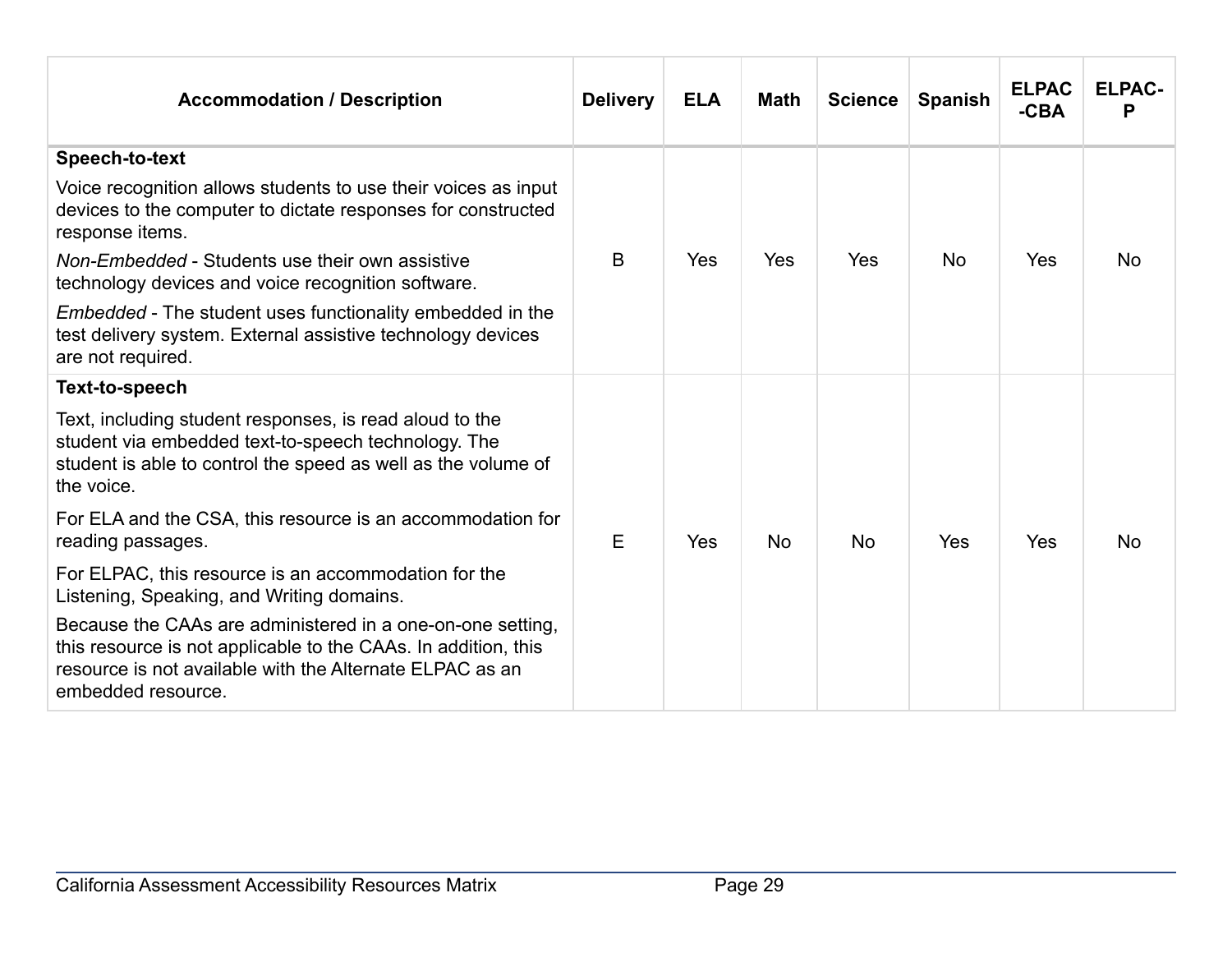| <b>Accommodation / Description</b>                                                                                                                                                                                                                                                                                                                                                                                                                                                                                                                                                                                                                                                                                                              | <b>Delivery</b> | <b>ELA</b> | <b>Math</b> | <b>Science</b> | <b>Spanish</b> | <b>ELPAC</b><br>$-CBA$ | <b>ELPAC-</b><br>P |
|-------------------------------------------------------------------------------------------------------------------------------------------------------------------------------------------------------------------------------------------------------------------------------------------------------------------------------------------------------------------------------------------------------------------------------------------------------------------------------------------------------------------------------------------------------------------------------------------------------------------------------------------------------------------------------------------------------------------------------------------------|-----------------|------------|-------------|----------------|----------------|------------------------|--------------------|
| <b>Word prediction</b><br>Word prediction allows students to begin writing a word and<br>choose from a list of words that have been predicted from<br>word frequency and syntax rules. Word prediction is<br>delivered via a non-embedded software program. The<br>program must use only single word prediction. Functionality<br>such as phrase prediction, predict ahead, or next word must<br>be deactivated. The program must have settings that allow<br>only a basic dictionary. Expanded dictionaries, such as topic<br>dictionaries and word banks, must be deactivated. Phonetic<br>spelling functionality may be used, as well as speech output<br>built into the program that reads back the information the<br>student has written. | N               | <b>Yes</b> | Yes         | Yes            | <b>No</b>      | <b>No</b>              | No                 |
| <b>Word processor</b><br>For the ELPAC-P, students may use word processing<br>software for their responses in the Writing domain; in grades<br>3–12, the spelling and grammar check must be turned off.<br>Student responses must be transcribed into the answer book.                                                                                                                                                                                                                                                                                                                                                                                                                                                                          | N               | <b>No</b>  | No          | <b>No</b>      | <b>No</b>      | <b>No</b>              | Yes                |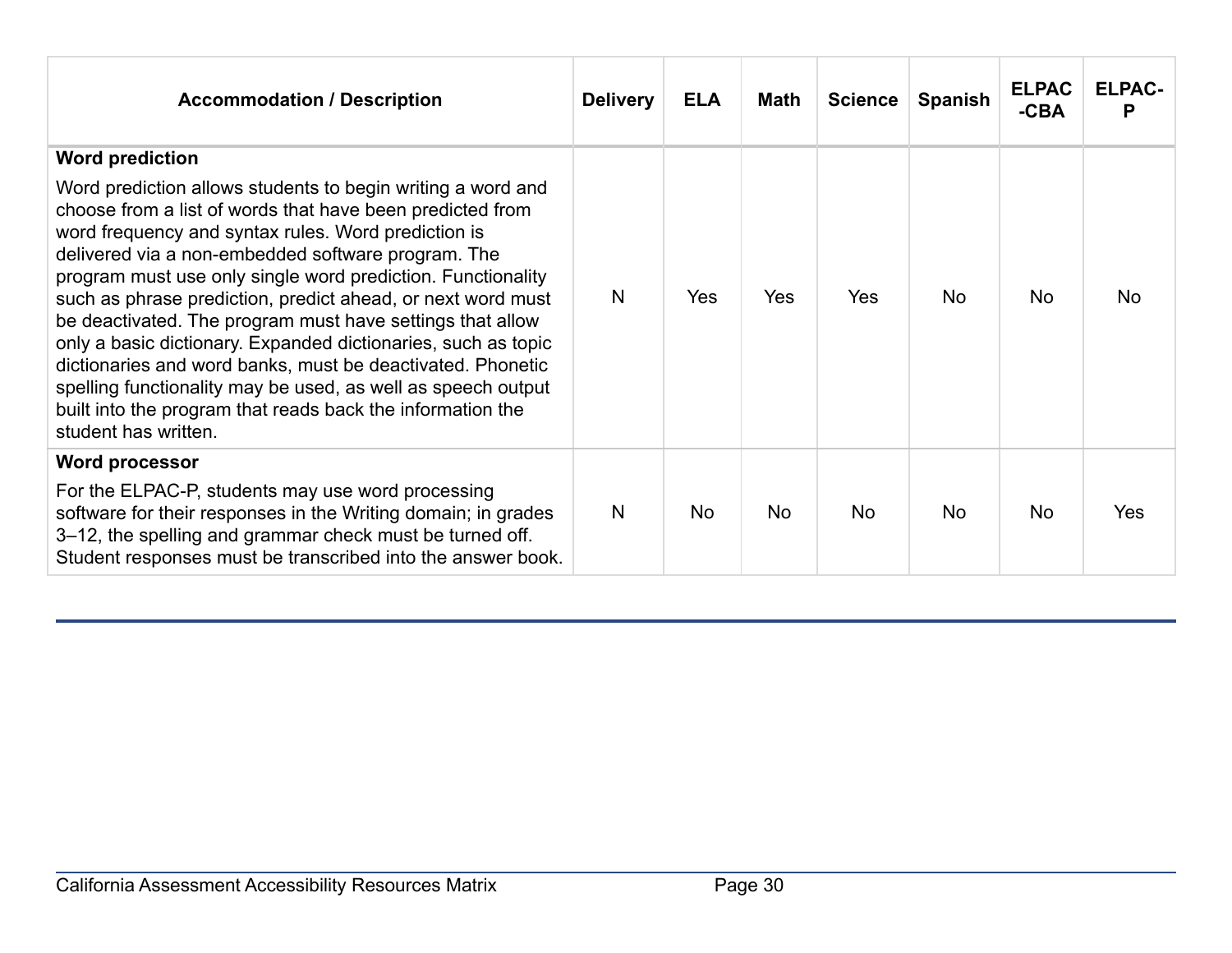## **Part 4— Instructional Supports and Resources for Alternate Assessments**

The California Alternate Assessments (CAAs) are administered to students one-on-one by a test examiner. The operational field test Alternate ELPAC will begin in November 2021. It, too, will be administered to students one-on-one by a test examiner.

Although most universal tools, designated supports, and accommodations listed thus far in this matrix are available for the CAAs and will be available for the Alternate ELPAC through the online testing interface (with the exceptions noted below), students taking the CAAs and Alternate ELPAC may also need additional instructional supports, including:

- the administration of the alternate assessments in the language of instruction
- physical supports
- resources documented in the student's IEP or Section 504 plan

For the CAA for Science, because of its design, any instructional supports specified in the student's IEP and used in daily instruction may be used for the embedded performance tasks.

#### **The following embedded resources are not available for alternate assessments:**

- American Sign Language videos
- Audio transcript
- Braille
- Calculator
- **Closed captioning**
- Text-to-speech
- Translated test directions
- **Translation glossaries**
- Translations (Spanish stacked–dual language)

For Braille, however, the test examiner can request print-on-demand functionality to produce braille documents. For a handful of ELA items in grades three and four that have decoding as part of the construct, support and guidance will be available to LEAs for brailling the appropriate text.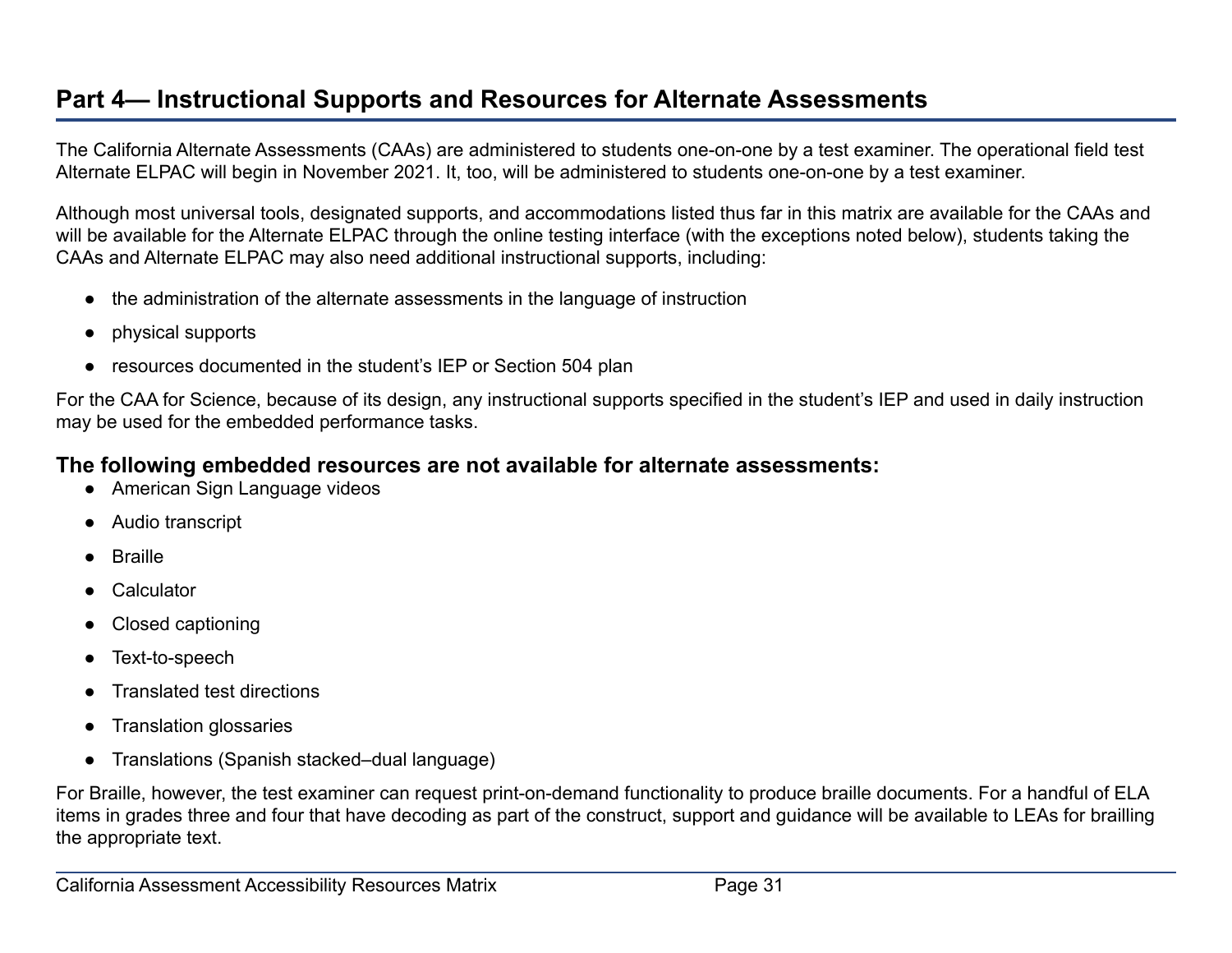The "language of instruction" may include instructional or physical supports needed for communication and instruction. Some test practices (e.g., hand-over-hand), as noted in the Test Administration Manual, found on the Manuals and Instructions web page at <https://www.caaspp.org/administration/instructions/index.html>, are inappropriate and not allowed on the CAAs and the Alternate ELPAC. Examples of permissible non-embedded instructional and physical supports are provided below.

## **Examples of Permissible Instructional Supports**

- Allowing the test examiner to sign to the student as the language of instruction.
- Allowing the student to use an augmentative communication devise (e.g., Audiovox, switch)
- Allowing nonverbal students to respond with gestures, movements, or vocalization in place of speech
- Accepting eye gaze as a way of indicating a response (<https://www.caaspp.org/rsc/pdfs/CAASPP.eye-gazing-guidance.2020-21.pdf>)
- Accepting a change in muscle tone or a change in facial expression as an observed behavior
- Allowing students to direct another person (an aide or a test examiner) in performing physical tasks
- Allowing the use of the student's calculator (except in grade three), 100s number table, or other instructional supports instead of the embedded supports provided through the testing platform as long as those supports do not impact the test construct

## **Examples of Permissible Physical Supports**

- Structuring the test environment to eliminate distractions for students who are particularly distractible
- Positioning and stabilizing the student to allow for the most controlled movement possible as well as for student comfort and access to the test platform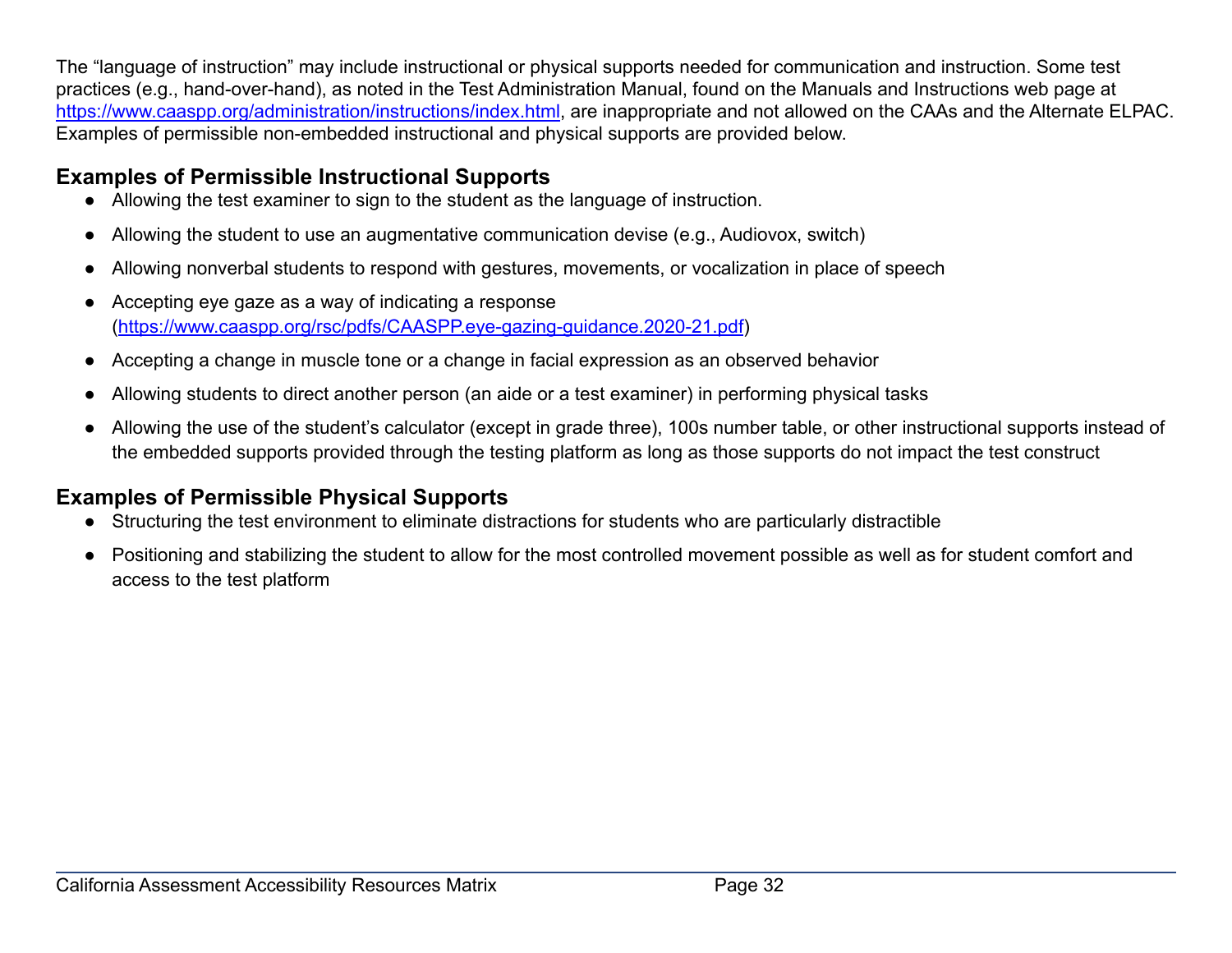## <span id="page-32-0"></span>**Part 5—Unlisted Resources**

The LEA may submit a request in TOMS (<https://mytoms.ets.org/TOMS>) for the use of unlisted resources required by a student's IEP or Section 504 plan. The request must be made a minimum of ten business days before the student's first day of testing. The CDE will reply to the request within four business days.

The CDE has pre-identified non-embedded unlisted resources for ELA, mathematics, science, primary language assessments, and the ELPAC that change the construct being measured. There are no pre-identified non-embedded resources for the alternate assessments. Approval of an unlisted resource that has not been pre-identified will be granted by the CDE on the basis of the IEP team's and/or Section 504 plan's designation and if the unlisted resource does not compromise the test's security. The CDE shall make a determination of whether the requested unlisted resource changes the construct being measured. IEP teams should not allow the impact of an LEA's accountability to outweigh the needs of the student, per regulations (5 *California Code of Regulations* sections 854.9 and 11518.37).

For unlisted resources that do **not** change the measured construct:

● Students who receive these accessibility resources will receive a valid score.

For unlisted resources that change the construct of what was being tested:

- CAASPP These are not considered valid for aggregation of scores. The student will receive a score with a footnote that the test was administered under conditions that resulted in a score that may not be an accurate representation of the student's achievement.
- ELPAC The student will receive the lowest obtainable scale score (LOSS) for the affected domain when approved unlisted resources changed the construct of what was being tested. However, the student's test results will still be used for aggregation of scores.

Despite the accessibility resources used in administration, an individual student score report will still be generated in both the CAASPP and ELPAC.